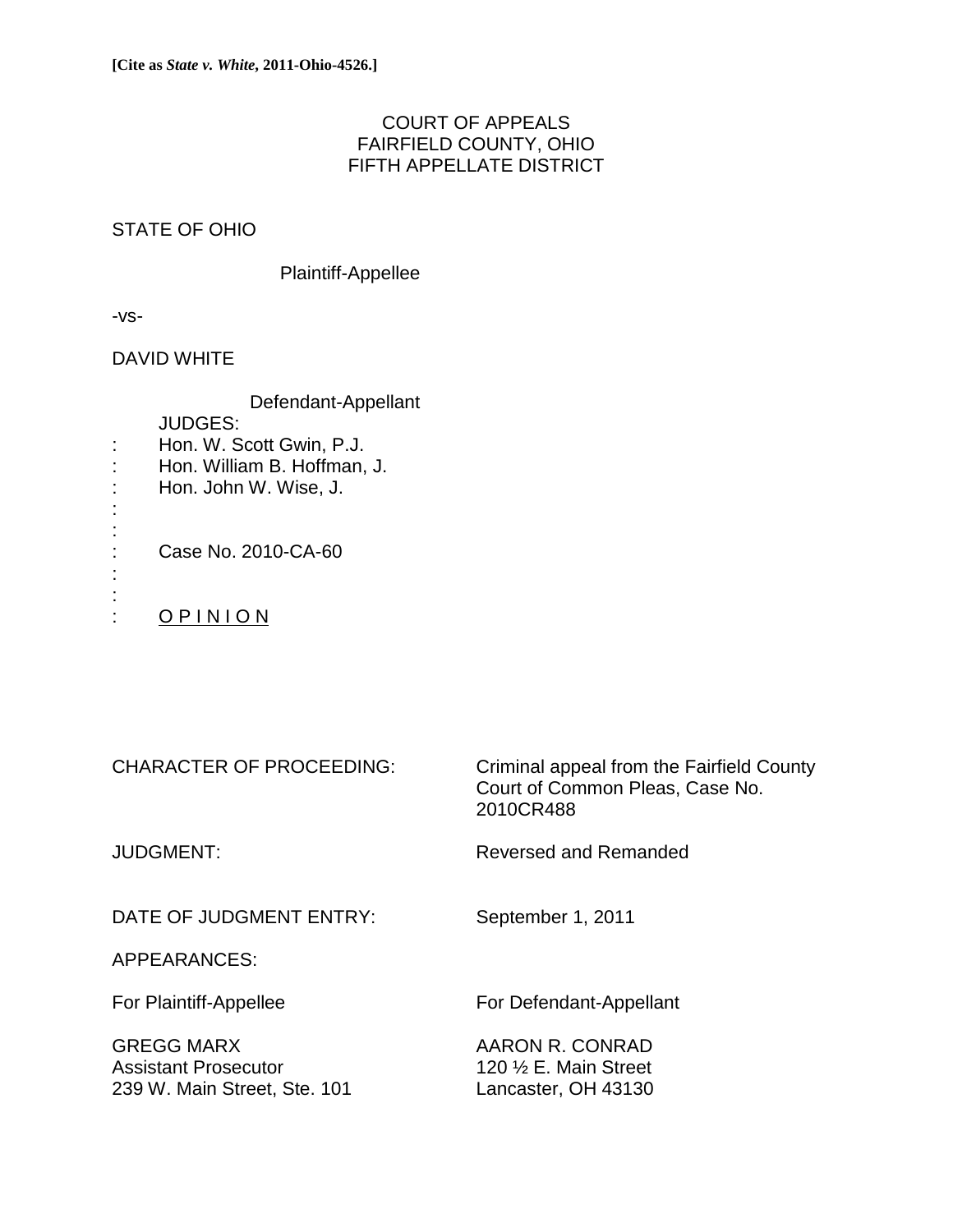## Lancaster, OH 43130 *Gwin, P.J.*

**{¶1}** Appellant David L. White appeals the July 19, 2010 Judgment Entry of the Fairfield County Court of Common Pleas overruling his motion to suppress. Plaintiffappellee is the State of Ohio.

## STATEMENT OF THE FACTS AND CASE<sup>1</sup>

**{¶2}** In January 2010 law enforcement officers from Franklin County, Ohio were investigating a series of home break-ins in the area. Detectives learned that all of the home invasion robberies had similarities. Each robbery involved firearms and some with the discharge of the firearms. Each robbery was a home invasion. Each robbery occurred in a suburban or rural area. The robberies occurred in a relatively short time span. Although the robberies occurred in three counties, the counties are contiguous and the robberies occurred in the same region. Victims and/or witnesses described the persons committing the robberies as two African-American males in a white car.

**{¶3}** The American Automobile Association (AAA) was called to service a disabled white Honda Civic. AAA furnished the make, model and year of the white vehicle. The tow truck driver believed that he was going to service a white Honda Accord; however, when the tow truck driver arrived he found a stolen green Toyota Camry with the engine running crashed into another vehicle. The AAA tow truck driver alerted law enforcement. Upon investigation it was discovered that the car had been stolen in a home invasion robbery and the AAA card that had been used to make the service call had been stolen in a different home invasion robbery. Law

 $\overline{\phantom{a}}$  1  $<sup>1</sup>$  A Statement of the Facts underlying Appellant's original conviction is unnecessary to our</sup> disposition of this appeal. Any facts needed to clarify the issues addressed in Appellant's assignment of error shall be contained therein.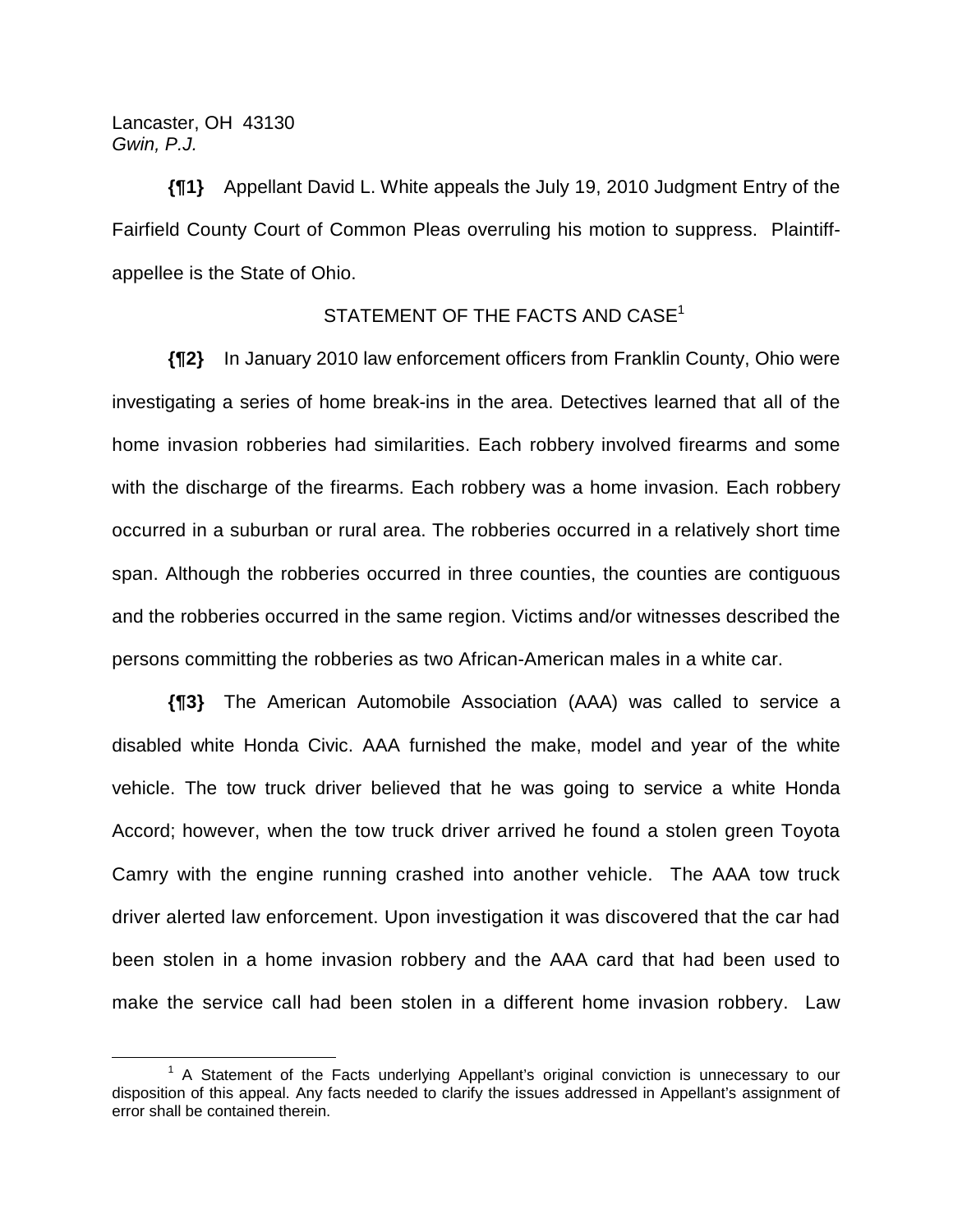enforcement then used LEADS and motor vehicle registration data to discover that the white Honda Civic was registered to appellant's co-defendant Montie E.Sullivan.

**{¶4}** Corporal Richard Minerd of the Franklin County Sherriff's Office used a data base of "associates<sup>"</sup> and determined that Montie E. Sullivan had used an address, 2399 Hudson Bay Way, Columbus, Franklin County. Corporal Minerd further learned through the use of the data base of "associates<sup>"</sup> that the appellant was also associated with the Hudson Bay Way address. Corporal Minerd also knew that appellant had received a traffic citation while operating the white Honda Civic in December 2009 or January 2010.

**{¶5}** Corporal Minerd set up surveillance on the Hudson Bay Way address and the white Honda Civic which was located at that address. Beginning January 11, 2010, detectives monitored and followed the vehicle when it was driven by appellant and/or co-defendant Montie E. Sullivan, who is a relative of appellant<sup>2</sup>. Detectives continued to monitor the vehicle for three days, and no criminal activity was observed. Monitoring and tracking the vehicle was a difficult task due to the mobility of the vehicle.

**{¶6}** On January 14, 2010, Corporal Minerd sought the assistance of the Franklin County Sheriff's Department's undercover unit to employ electronics as a surveillance tool. Corporal Minerd and an undercover officer went to an address of an associate of appellant where they observed the white Honda Civic parked in the parking lot of an apartment complex. Corporal Minerd and the undercover officer drove up to the white Honda Civic, and the undercover officer went to the white Honda Civic and placed a GPS unit under a bumper of the white Honda Civic. The GPS unit attached to the white

 $\frac{1}{2}$  $2$  Montie E. Sullivan has filed a separate appeal in Fairfield App. No. 2010 CA 52.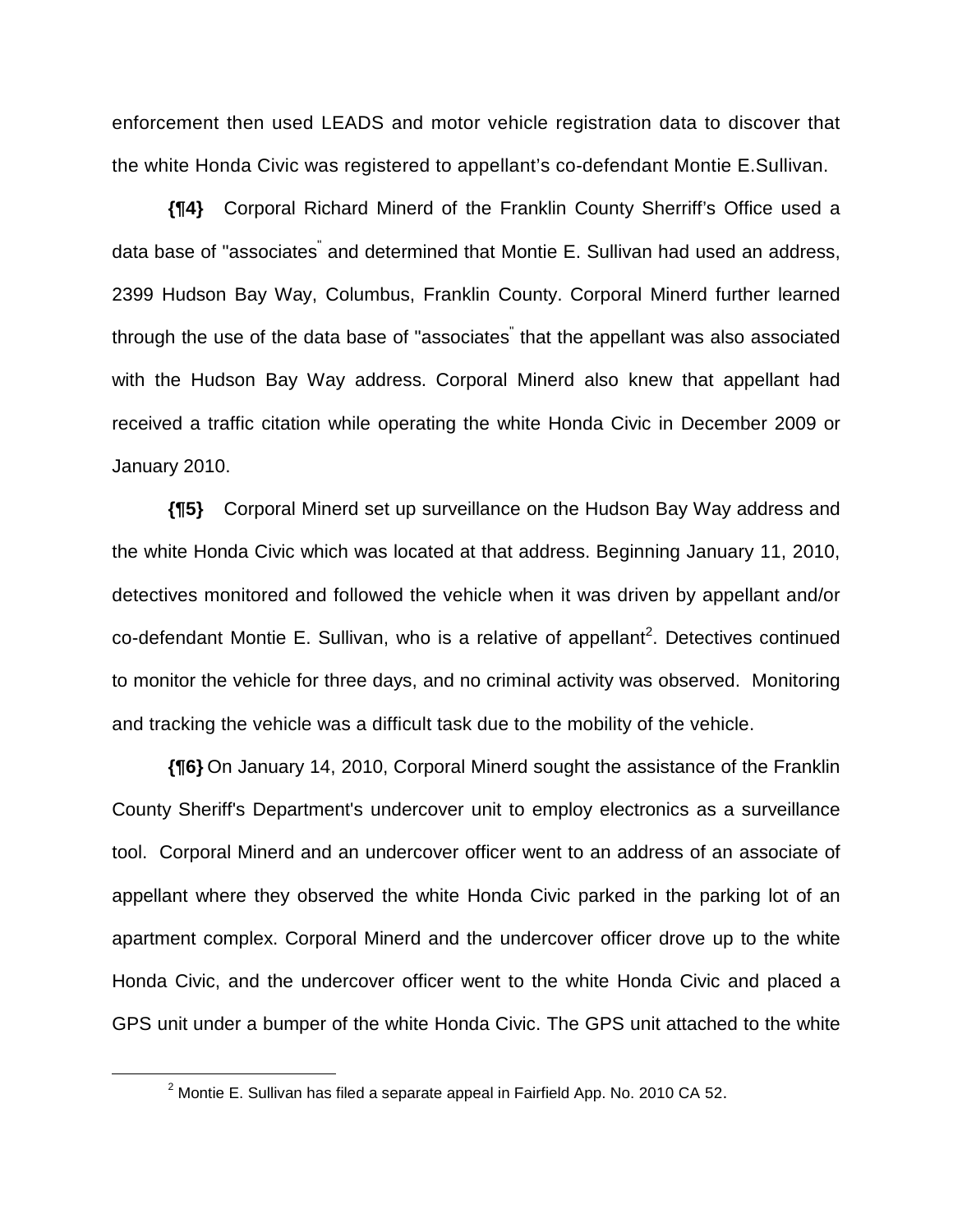Honda Civic sent information which permitted Corporal Minerd to track the movement of the vehicle. Corporal Minerd was able to use a laptop computer to call up a map of the area where the white Honda Civic was located. The computer would indicate the block of any given road or street where the vehicle was located, its speed and direction of travel, and the date and time. Corporal Minerd was able to monitor the white Honda Civic movement in "real time". Corporal Minerd did not seek a search warrant before placement of a GPS tracking unit under the bumper of appellant's white Honda Civic.

**{¶7}** In the early afternoon of January 23, 2010, Corporal Minerd was at home when he decided to observe the location and movement of the white Honda Civic with the laptop computer. While following these movements, Corporal Minerd consulted with the Fairfield County Sheriff's Department and he learned that a home invasion robbery burglary had been committed on Bickel Church Road which was in the vicinity where the appellant's car had been tracked. Appellant's car was subsequently tracked until it arrived back at his Hudson Bay Way home. When law enforcement arrived, appellant and co-defendant Monite E. Sullivan ran out the back door. The property taken during the Bickel Church Road home invasion robbery was recovered

**{¶8}** Appellant was subsequently arrested and then indicted on one count of Improperly Discharging Firearm at or into Habitation, in violation of R.C. 2923.161(A)(1) with two firearm specifications to the count in violation of R.C. 2941.145; one count of Aggravated Burglary, in violation of R.C. 2911.11(A)(2) with two firearm specifications to the count in violation of R.C. 2941.145, one count of Aggravated Robbery, in violation of R.C. 2911.01(A)(1) with two firearm specifications in violation of R.C.2941.145, and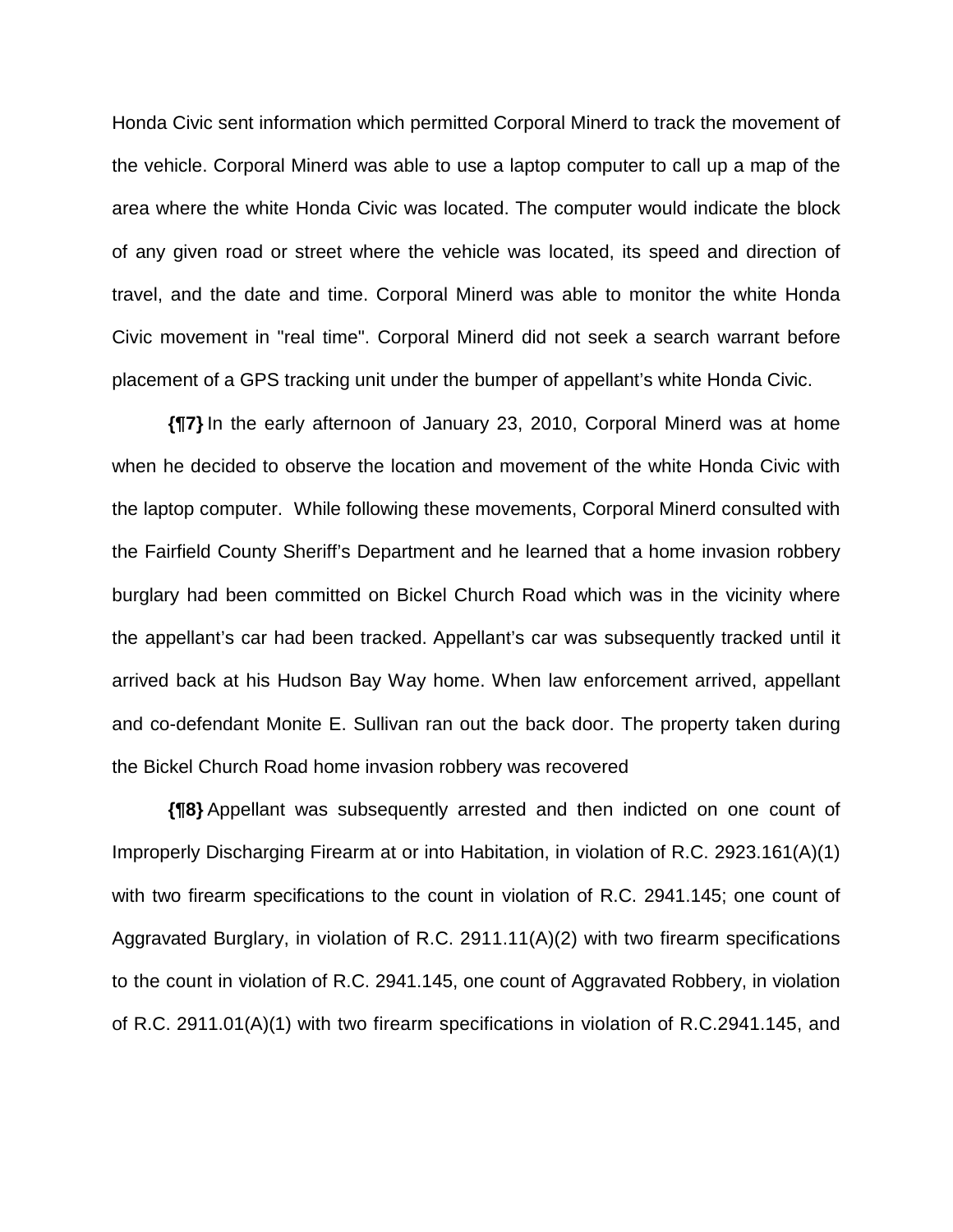one count of Grand Theft, in violation of R.C. 2913.02 with one firearm specification to the count in violation of R.C. 2941.145.

**{¶9}** Subsequently, appellant filed a Motion to Suppress arguing, among other things, that the placement of a GPS device without a warrant on the vehicle that appellant was driving and/or was a passenger constituted a search and/or seizure and is per se unreasonable and is a violation of appellant's constitutional protections, and any and all evidence obtained from the GPS monitoring device amounts to an unlawful search and seizure.

**{¶10}** On April 23, 2010, an oral hearing was held on appellant's Motion to Suppress. After the presentation of the evidence, the trial court requested post hearing briefs to address the suppression issues. On July 19, 2010, the Court filed its Journal Entry overruling appellant's motion to suppress.

**{¶11}** On November 22, 2010 appellant changed his plea from "not guilty" to "no contest" to counts 1, 2, and 3 of the indictment in Case number 2010 CR 488. On that same day, appellant was sentenced by the trial court.

**{¶12}** It is from the trial court's July 19, 2010 Judgment Entry overruling his motion to suppress that appellant has timely appealed raising as his sole Assignment of Error:

**{¶13}** "I. THE TRIAL COURT ERRED IN OVERRULING DEFENDANT'S MOTION TO SUPPRESS."

#### STANDARD OF REVIEW

**{¶14}** Appellate review of a motion to suppress presents a mixed question of law and fact. *State v. Burnside*, 100 Ohio St.3d 152, 154-155, 797 N.E.2d 71, 74, 2003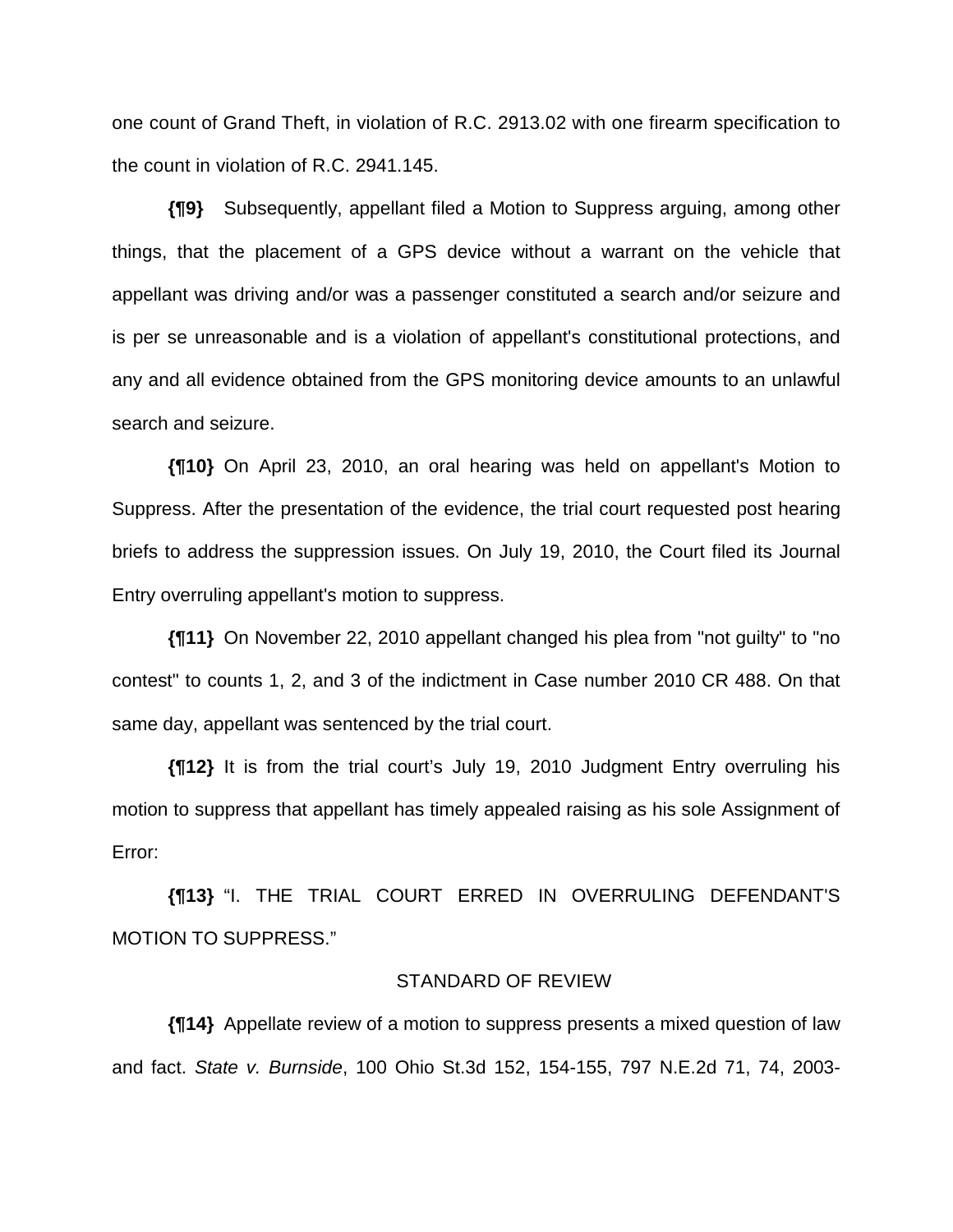Ohio-5372 at ¶ 8. When ruling on a motion to suppress, the trial court assumes the role of trier of fact and is in the best position to resolve questions of fact and to evaluate witness credibility. See *State v. Dunlap* (1995), 73 Ohio St.3d 308, 314, 652 N.E.2d 988; *State v. Fanning* (1982), 1 Ohio St.3d 19, 20, 437 N.E.2d 583. Accordingly, a reviewing court must defer to the trial court's factual findings if competent, credible evidence exists to support those findings. See *Burnside,* supra; *Dunlap,* supra; *State v. Long* (1998), 127 Ohio App.3d 328, 332, 713 N.E.2d 1; *State v. Medcalf* (1996), 111 Ohio App.3d 142, 675 N.E.2d 1268. However, once this Court has accepted those facts as true, it must independently determine as a matter of law whether the trial court met the applicable legal standard. See *Burnside,* supra, citing *State v. McNamara* (1997), 124 Ohio App.3d 706, 707 N.E.2d 539; See, generally, *United States v. Arvizu* (2002), 534 U.S. 266, 122 S.Ct. 744; *Ornelas v. United States* (1996), 517 U.S. 690, 116 S.Ct. 1657. That is, the application of the law to the trial court's findings of fact is subject to a *de novo* standard of review. *Ornelas*, supra. Moreover, due weight should be given "to inferences drawn from those facts by resident judges and local law enforcement officers." *Ornelas*, supra at 698, 116 S.Ct. at 1663.

### I.

**{¶15}** Appellant's sole Assignment of Error relates to the propriety of the trial court's overruling of his motion to suppress. Specifically appellant maintains that it was unlawful for law enforcement officers to attach a GPS tracking device to the exterior of his car in the absence of exigent circumstances without first obtaining a warrant.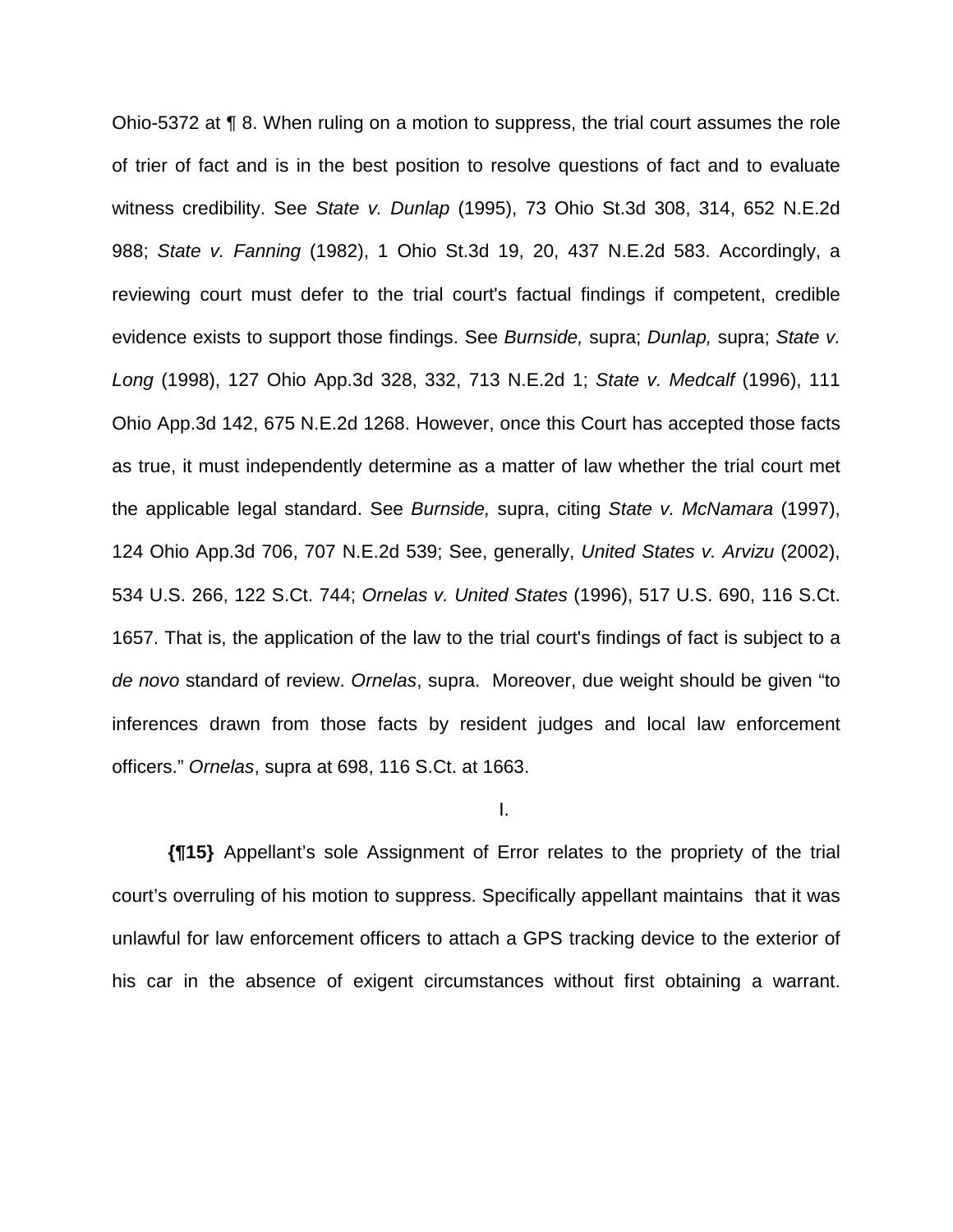Appellant further contends that subsequent tracking of the GPS device's signal violated his legitimate expectation of privacy.<sup>3</sup>

## A. BACKGROUND

**{¶16}** We begin our analysis by reviewing the decision which has been accepted for review by the Ohio Supreme Court. In *State v. Johnson*, 190 Ohio App.3d 750, 944 N.E.2d 270, 2010-Ohio-5808, appeal allowed 128 Ohio St.3d 1425, 943 N.E.2d 572, 2011-Ohio-1049 (Table) over a number of months law enforcement had received information Johnson might be involved in the trafficking of cocaine. The person told police he believed Johnson would acquire more cocaine in the future. Without a warrant, Hackney surreptitiously placed a GPS tracking device underneath the van. 190 Ohio App.3d at 753, 944 N.E.2d at 272, 2010-Ohio-5808 at ¶ 2-3.

**{¶17}** Six days after placing the device on Johnson's van, police discovered from GPS records the van had traveled from Ohio to Illinois. Id. at ¶5. While the van was in Chicago officers conducted visual surveillance in addition to monitoring its location with the tracking device. Id. at ¶ 6-7.

**{¶18}** The van was followed from a shopping center to a private residence in suburban Chicago. Johnson and another man, Otis Kelly, were observed leaving the private residence in the van and in a car respectively. The agent followed Johnson and Kelly from the private residence in suburban Chicago into Ohio.

 $\overline{\phantom{a}}$  3 We note that these issues are presently before the Ohio Supreme Court in the case of *State v. Johnson*, 190 Ohio App.3d 750, 944 N.E.2d 270, 2010-Ohio-5808, appeal allowed 128 Ohio St.3d 1425, 943 N.E.2d 572, 2011-Ohio-1049(Table No. 2011-0033). We further note that the United States Supreme Court has granted certiorari to review the Fourth Amendment implications in the attachment and monitoring of a GPS tracking device. See, *U.S. v. Maynard(* D.C.Cir.2010), 615 F.3d 544, *cert granted U.S. v. Jones*, --- S.Ct. ----, 2011 WL 1456728, 79 USLW 3610, 79 USLW 3718, 79 USLW 3727 (U.S. Jun 27, 2011) (NO. 10-1259, 10A760).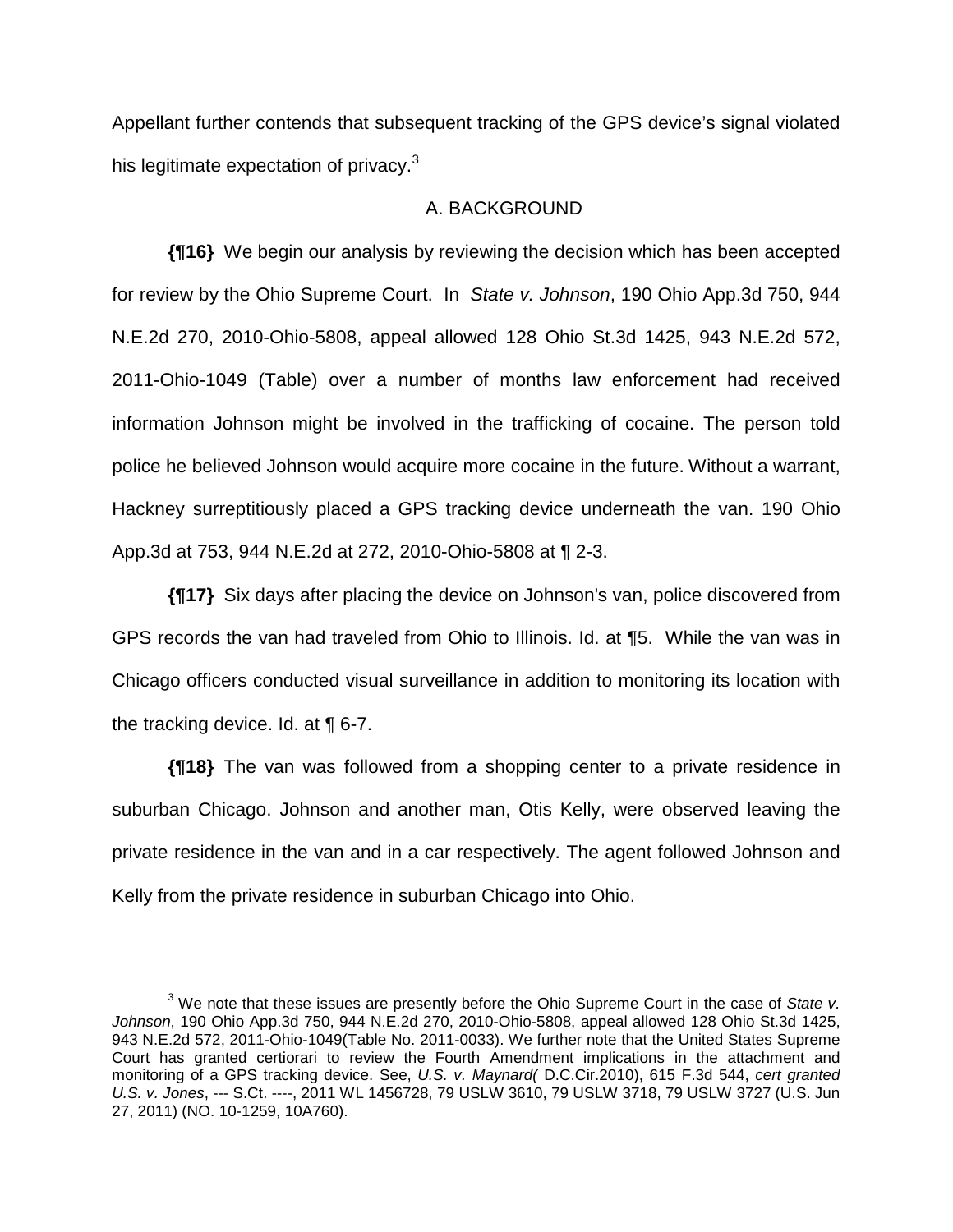**{¶19}** Police first waited at the state border for the van and car to come into Ohio. However, near Harrison, Indiana the van exited the expressway while the car continued into Ohio where it continued to be followed. Police were able to maintain monitoring of the van through use of the GPS device placed on it even though they had lost visual surveillance. With the assistance of the GPS, Butler County Sheriffs were able to recover visual surveillance as the van reentered the expressway.

**{¶20}** The investigating officers ordered a patrol car to conduct a "probable cause" stop of the van driven by Johnson. Following the order, a patrol car pulled in behind Johnson and in short time conducted a stop of the van. The basis for the stop was reportedly for an "improper change of course." The van was physically searched. The van was then driven to a second location. Johnson was placed in the back seat of a police car and eventually moved from the "traffic stop" location to a new location for additional investigation. No contraband was ever located in the van.

**{¶21}** Otis Kelly was driving the car traveling from Illinois to Ohio. He was the subject of a "traffic stop" at another location. Johnson was taken from the place where he "committed the traffic violation" to where Kelly and the police were located. It was then the police searched Kelly's car and found cocaine hidden in a secret location in Kelly's car.

**{¶22}** However, during the search, Johnson made incriminating statement to the officers while seated in the back seat of the police car. Id. at ¶13. After being transported to the station and re-Mirandized Johnson again confessed his involvement in the cocaine trafficking scheme. He was subsequently indicted on single counts of trafficking in cocaine, possession of cocaine, and having weapons while under disability.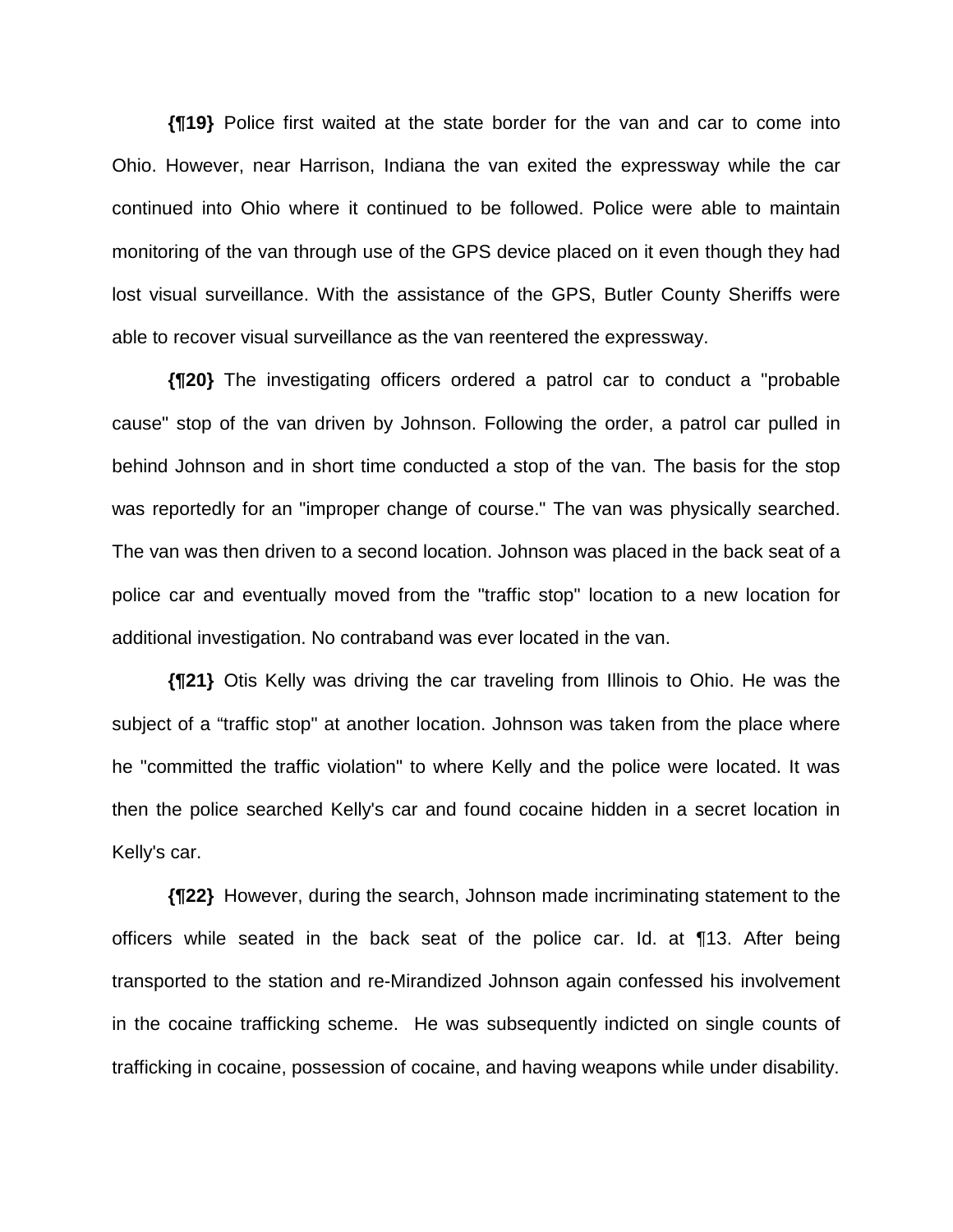**{¶23}** Johnson filed a Motion to Suppress the information obtained from the use of the GPS device and any additional information and evidence which was obtained as a result of police action based on information obtained from the GPS tracking device. Following a hearing, the trial court overruled the motion. Johnson entered a No Contest plea.

**{¶24}** On appeal Johnson first argued that the trial court erred by not granting his motion to suppress regarding the placement of the GPS device without first obtaining a warrant. The Court of Appeals rejected this argument finding that placing the GPS on the van and monitoring its movement did not constitute a search or seizure under either the federal or Ohio constitutions. The court based this ruling upon finding no reasonable expectation of privacy in the exterior of a car. The court found Johnson did not produce any evidence that demonstrated his intention to guard the undercarriage of his van from inspection or manipulation by others. 190 Ohio App.3d at 757, 944 N.E.2d at 274, 2010-Ohio-5808 at ¶25.

**{¶25}** Johnson next argued a search and seizure also occurred because law enforcement was able to track the van's movement and collect information regarding where Johnson traveled and where his van was located on any given occasion. Id. at ¶27. The court rejected this argument in part because more importantly, the information gathered from the GPS device shows no more information than what detectives could have obtained by visual surveillance. Id. at ¶34. The court rejected Johnson's arguments that other courts have found the surveillance to be a search which requires a warrant prior to initiation by finding "each relied on a state constitution that differed from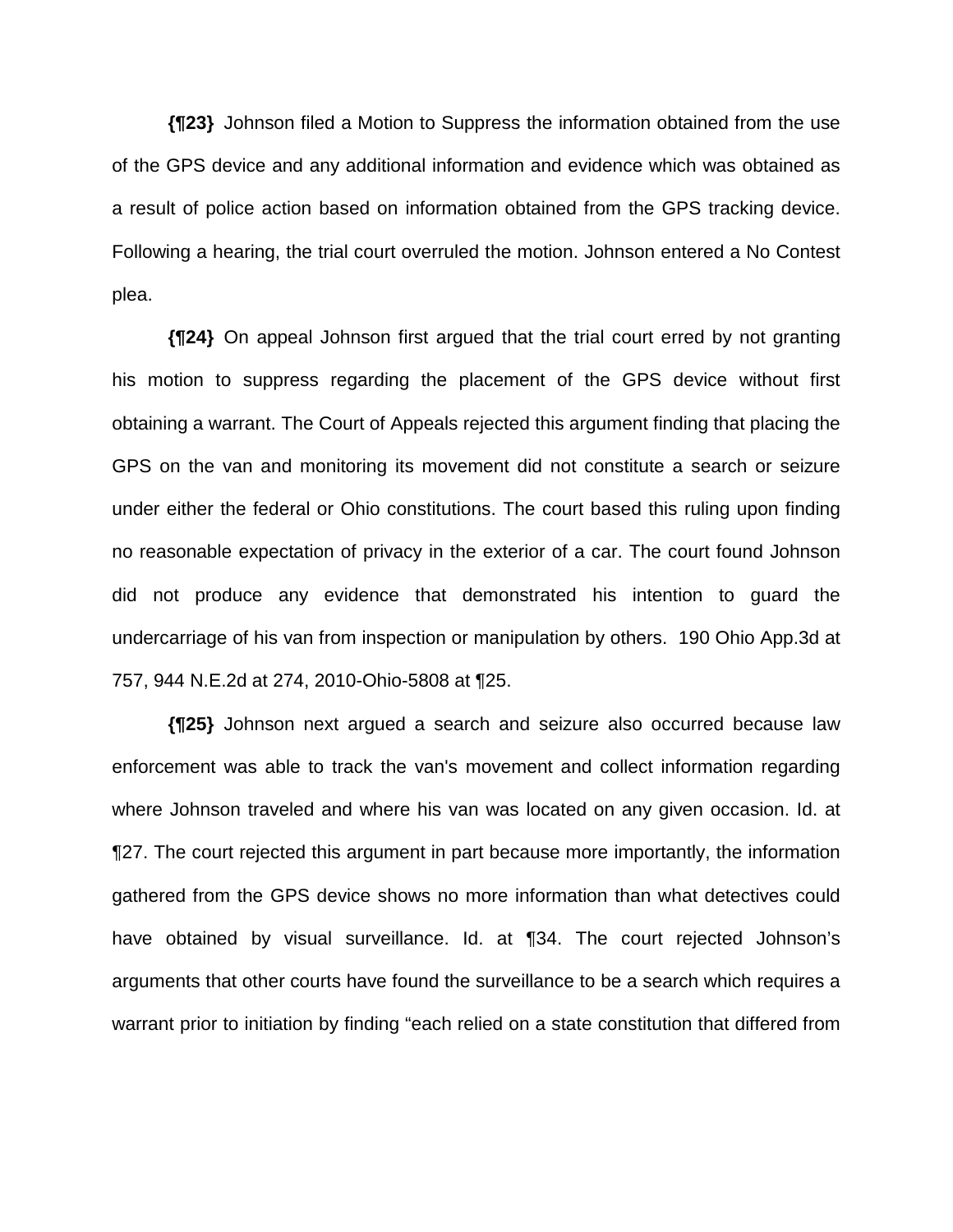or offered greater protections that those guaranteed by the Fourth Amendment. Ohio's constitution, however, does neither." Id. at ¶44.

**{¶26}** Next we begin our analysis of the case at bar by first observing, a "search" occurs when an expectation of privacy that society is prepared to consider reasonable is infringed. A "seizure" of property occurs when there is some meaningful interference with an individual's possessory interests in that property. *United States v. Jacobsen* (1984), 466 U.S. 109, 113, 104 S.Ct. 1652, 1656. In assessing when a search is not a search, the Court has adapted a principle first enunciated in *Katz v. United States,* 389 U.S. 347, 361, 88 S.Ct. 507, A "search" does not occur—even when its object is a house explicitly protected by the Fourth Amendment—unless the individual manifested a subjective expectation of privacy in the searched object, and society is willing to recognize that expectation as reasonable. *Kyllo v. United States* (2001), 533 U.S. 27, 32-33, 121 S.Ct. 2038, 2042. (Citing *Katz v. United States* (1967)*,* 389 U.S. 347, 88 S.Ct. 507. (Harlan, Justice concurring).

**{¶27}** The central issue of this appeal is thus whether, absent exigent circumstances, a warrant issued with judicial approval is required before governmental agents may attach to a privately owned vehicle, without consent of one entitled to give it, a GPS or electronic tracking device.

**{¶28}** To resolve this conundrum, "[t]wo main questions need to be asked: (1) Did the Government violate the defendant's legitimate expectation of privacy when it installed the [GPS tracking device]? (2) Did monitoring the [GPS tracking device] violate the defendant's legitimate expectation of privacy?" *United States v. Bailey* (6<sup>th</sup> Cir 1980), 628 F.2d 938, 941. (Citations omitted).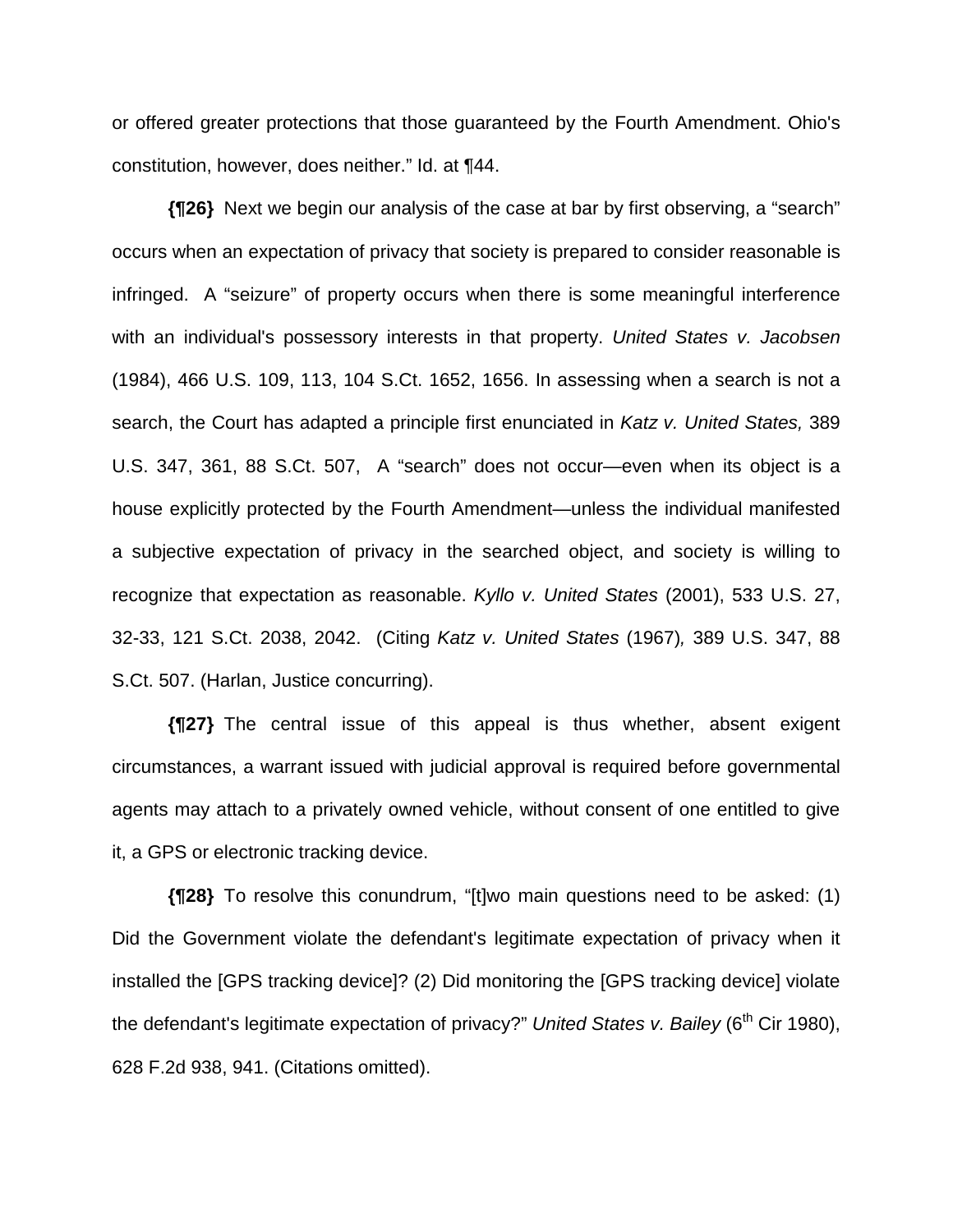**{¶29}** We respectfully disagree with our brethren in the Twelfth Appellate District. We find for the reasons which follow that under the facts of this case a warrant was required before placing the GPS tracking unit on the suspect vehicle and to continuously monitor the tracking signal.<sup>4</sup>

**{¶30}** B. ATTACHMENT OF THE GPS TRACKING DEVICE TO THE EXTERIOR OF THE SUSPECT VEHICLE.

**{¶31}** In the case at bar, a single police officer after conducting visual surveillance for approximately three days and observing no suspicious activity unilaterally decided to attach a GPS tracking device to a suspect's vehicle. The purpose of installing this device was to catch the suspect in the act of committing a home invasion type burglary. The officer candidly testified that his department does not have a written protocol governing the attachment of wireless tracking devices to a suspect's motor vehicle. (T. April 23, 2010 at 30). Rather, he had been informed by members of the undercover drug team that because the device is not hardwired to the suspect's vehicle he was not required to justify his decision by presenting facts sufficient to show probable cause to a neutral and detached magistrate. (Id. at 30-31; T. May 27, 2010 at 53). The officer conceded during his testimony that he did not request a warrant before placing the device on the suspect's vehicle because he did not believe he had probable cause sufficient to obtain a search warrant. He further admitted that no exigent circumstances were present that would prevent him from obtaining a warrant. (T. April 23, 2010 at 76).

 $\overline{4}$  $4$  Of course, established and well-delineated exceptions to the warrant requirement would apply.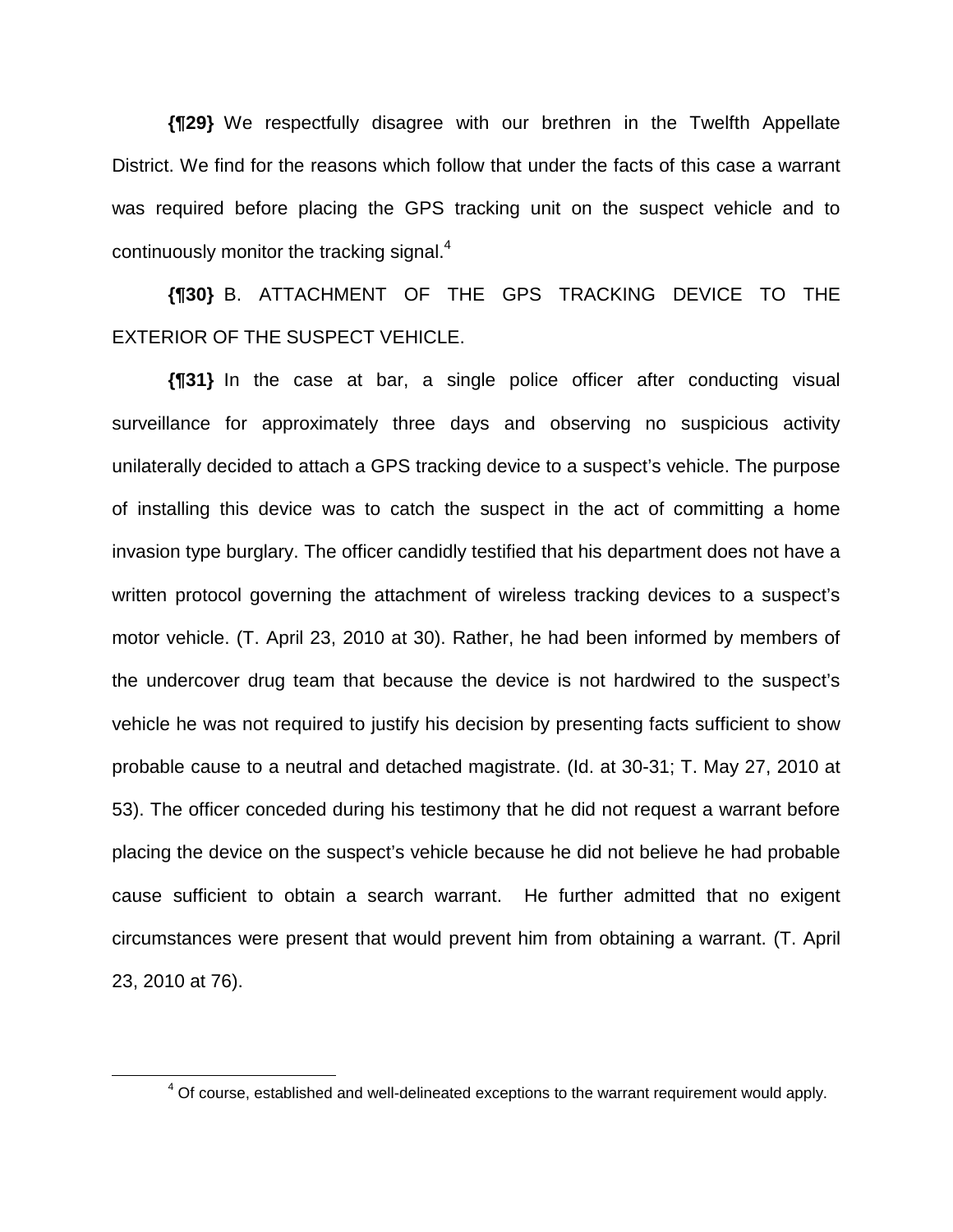**{¶32}** The device attached to appellant's vehicle was approximately two inches by four inches and one inch thick. (T. April 23, 2010 at 26). The device is attached to the vehicle by means of six small magnets. (Id.) The device is self-powered by attaching a battery pack. (Id.). The battery pack gives the unit a longer functioning life-span. (Id.) The device comes with software which is loaded on a laptop computer. The officer logs onto the computer which then displays a mapping system containing the area, including street names. The suspect vehicle is depicted as a black dot. (Id. at 28). The software also displays the date, time and the speed at which the suspect vehicle is traveling. (Id.). The software permits the officer to view the events in "real-time". The device does not display exact addresses; rather it will display the block in which the vehicle is traveling. (Id. at 35). The officer can download the data to create a historical record of the suspect vehicle's travel. (Id. at 77-78). The GPS unit used in the case at bar did not have a range limitation. (Id. at 78).

**{¶33}** The Fourth Amendment protects the "right of the people to be secure in their persons, houses, papers, and effects, against unreasonable searches and seizures." This fundamental right is preserved by a requirement that searches be conducted pursuant to a warrant issued by an independent judicial officer.

**{¶34}** The United States Court of Appeals for the Sixth Circuit has cogently summarized the cases dealing with the warrantless installation and tracking of a GPStype device by law enforcement officers. *United States v. Bailey* (6<sup>th</sup> Cir 1980), 628 F.2d 938.

**{¶35}** In the first group are cases where the courts have upheld the installation of a tracking device on the exteriors of cars and airplanes parked in areas lawfully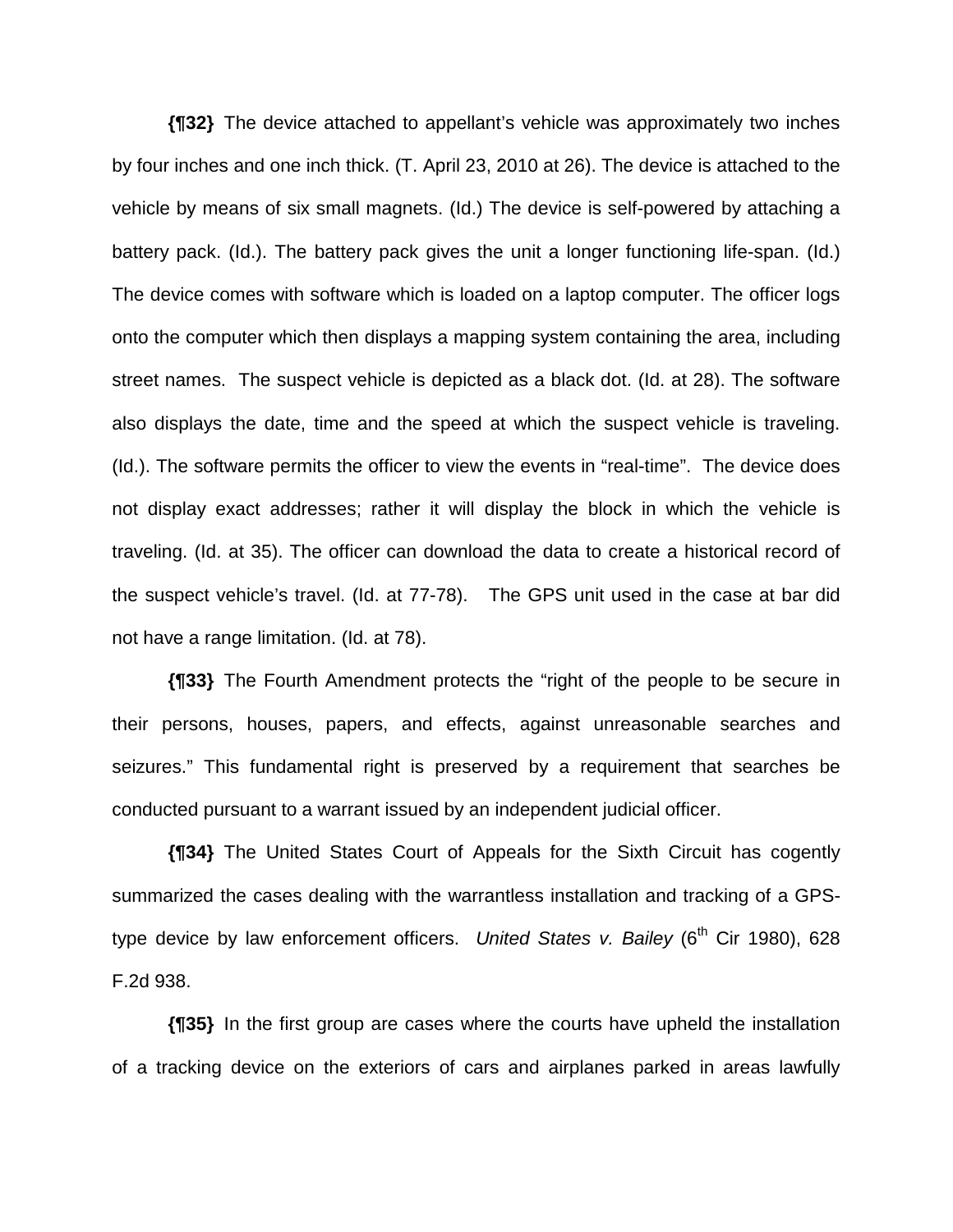accessible to Government agents. 628 F.2d at 942. (Citations omitted). The court found these cases were explainable on the ground that a defendant who knowingly leaves his property in a place lawfully accessible to the public has exhibited no subjective expectation of privacy<sup>5</sup>. The second group consists of cases where the defendant subjectively expected the property to which the Government attached a tracking device to be private, but where society does not recognize that expectation as legally justified. Cases where tracking devices have been installed in contraband fall into this category. Id. at 942. (Citations omitted).

**{¶36}** We find the case at bar does not so neatly fall into either one of the categories identified by the *Bailey* court. This is because we find, unlike the court in *State v. Johnson*, supra that the initial placement of the device onto the underside bumper of the suspect vehicle was more than simply a momentary trespass which one could expect from any member of the public.

**{¶37}** "The effect of the 4th Amendment is to put the courts of the United States \* \* \* under limitations and restraints as to the exercise of such power \* \* \* and to forever secure the people \* \* \* against all unreasonable searches and seizures under the guise of law. This protection reaches all alike, whether accused of crime or not, and the duty of giving to it force and effect is obligatory upon all \* \* \*. The tendency of those who execute the criminal laws of the country to obtain conviction by means of unlawful seizures \* \* \* should find no sanction in the judgments of the courts, which are charged at all times with the support of the Constitution, and to which people of all conditions have a right to appeal for the maintenance of such fundamental rights." *Weeks v. United*

 <sup>5</sup> *State v. Johnson*, supra would fall into this category.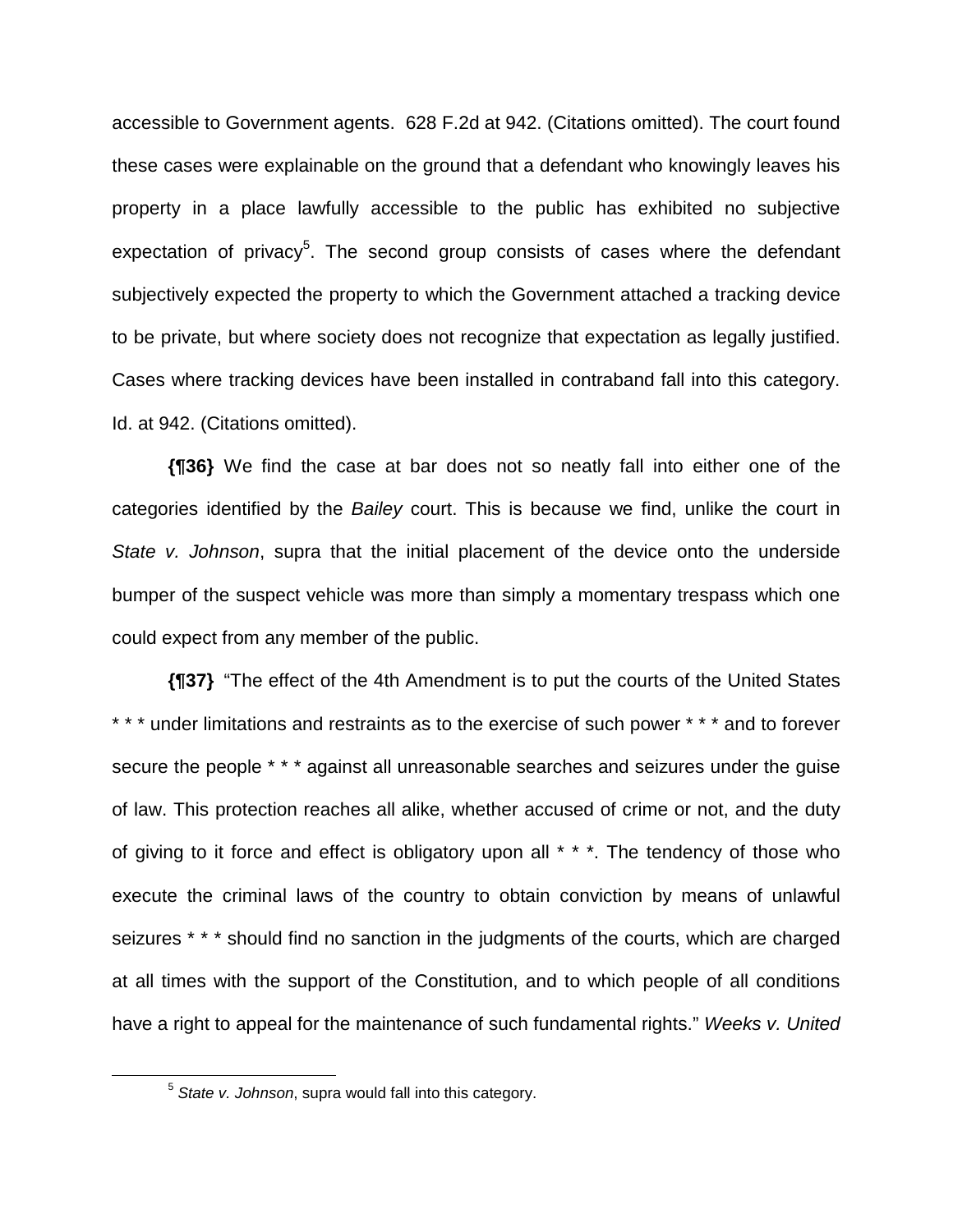*States*(1914), 232 U.S. 383, 391-392, 34 S.Ct. 341, 344, *overruled on other grounds, Mapp v. Ohio*(1961), 367 U.S. 643, 81 S.Ct. 1684.

**{¶38}** "The basic purpose of this Amendment, as recognized in countless decisions of this Court, is to safeguard the privacy and security of individuals against arbitrary invasions by governmental officials." *Camara v. Municipal Court* (1967), 387 U.S. 523, 528, 87 S.Ct. 1727, 1730 $<sup>6</sup>$ . The security of one's privacy against arbitrary</sup> intrusion by the police-which is at the core of the Fourth Amendment-is basic to a free society. *Wolf v. People of State of Colorado* (1949), 338 U.S. 25, 27, 69 S.Ct. 1359, 1361.

**{¶39}** In *Carroll v. United States* (1925)*,* 267 U.S. 132, 45 S.Ct. 280, the Court recognized that the privacy interests in an automobile are constitutionally protected; however, it held that the ready mobility of the automobile justifies a lesser degree of protection of those interests. See also, *California v. Carney* (1985), 471 U.S. 386, 390, 105 S.Ct. 2066, 2068. The reasons for the vehicle exception are twofold. *South Dakota v. Opperman* (1976)*,* 428 U.S. 364, 367, 96 S.Ct. 3092, 3096. "Besides the element of mobility, less rigorous warrant requirements govern because the expectation of privacy with respect to one's automobile is significantly less than that relating to one's home or office." Id.; *California v. Carney*, supra at 391, 105 S.Ct. at 2069. However, a lesser expectation of privacy does not mean that a citizen has no expectation of privacy in his or her vehicle.

**{¶40}** There is a right of privacy guaranteed to the citizens of this nation. *Griswold v. Connecticut* (1965), 381 U.S. 479, 484, 85 S.Ct. 1678; *Stanley v. Georgia*

 <sup>6</sup>  $6$  The "Fourth Amendment's right of privacy has been declared enforceable against the States through the Due Process Clause of the Fourteenth [Amendment]…" *Mapp v. Ohio* (1961), 367 U.S. 643, 655, 81 S.Ct. 1684, 1691.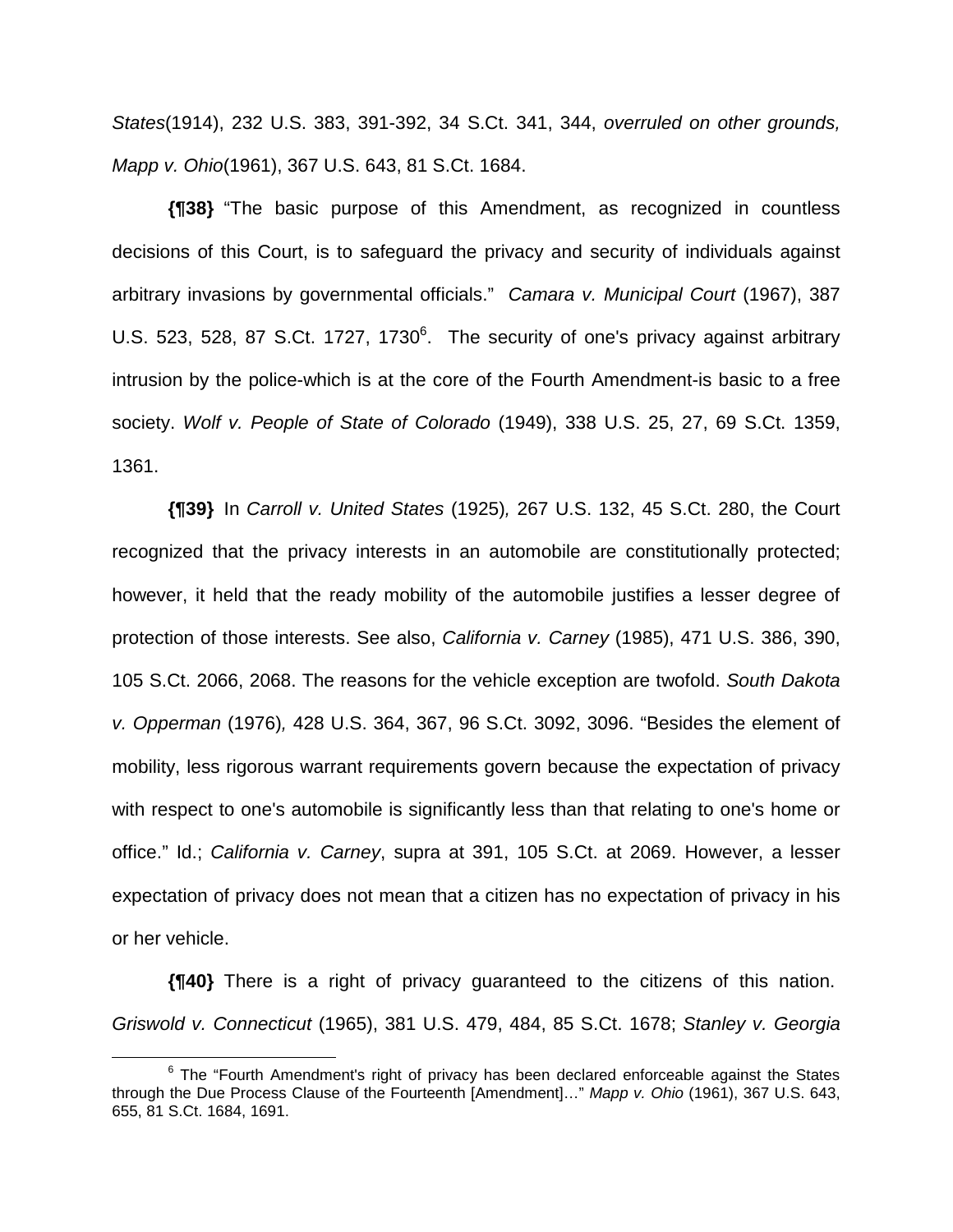(1969), 394 U.S. 557, 89 S.Ct. 1243; and *Eisenstadt v. Baird* (1972), 405 U.S. 438, 92 S.Ct. 1029. "The Court said in full about this right of privacy: 'The principles laid down in this opinion (by Lord Camden in *Entick v. Carrington*, 19 How.St.Tr. 1029) affect the very essence of constitutional liberty and security. They reach further than the concrete form of the case then before the court, with its adventitious circumstances; they apply to all invasions on the part of the government and its employees of the sanctity of a man's home and the privacies of life. It is not the breaking of his doors, and the rummaging of his drawers, that constitutes the essence of the offense; but it is the invasion of his indefeasible right of personal security, personal liberty and private property, where that right has never been forfeited by his conviction of some public offense,-it is the invasion of this sacred right which underlies and constitutes the essence of Lord Camden's judgment. Breaking into a house and opening boxes and drawers are circumstances of aggravation; but any forcible and compulsory extortion of a man's own testimony, or of his private papers to be used as evidence to convict him of crime, or to forfeit his goods, is within the condemnation of that judgment. In this regard the fourth and fifth amendments run almost into each other.' 116 U.S., at 630, 6 S.Ct. at 532." *Griswold v. Connecticut*, supra, n. \*.

**{¶41}** Over forty years ago the court cautioned against whittling away the privacy of the citizenry in favor of more technologically efficient police investigation techniques, "We are rapidly entering the age of no privacy, where everyone is open to surveillance at all times; where there are no secrets from government. The aggressive breaches of privacy by the government increase by geometric proportions. Wiretapping and 'bugging' run rampant, without effective judicial or legislative control.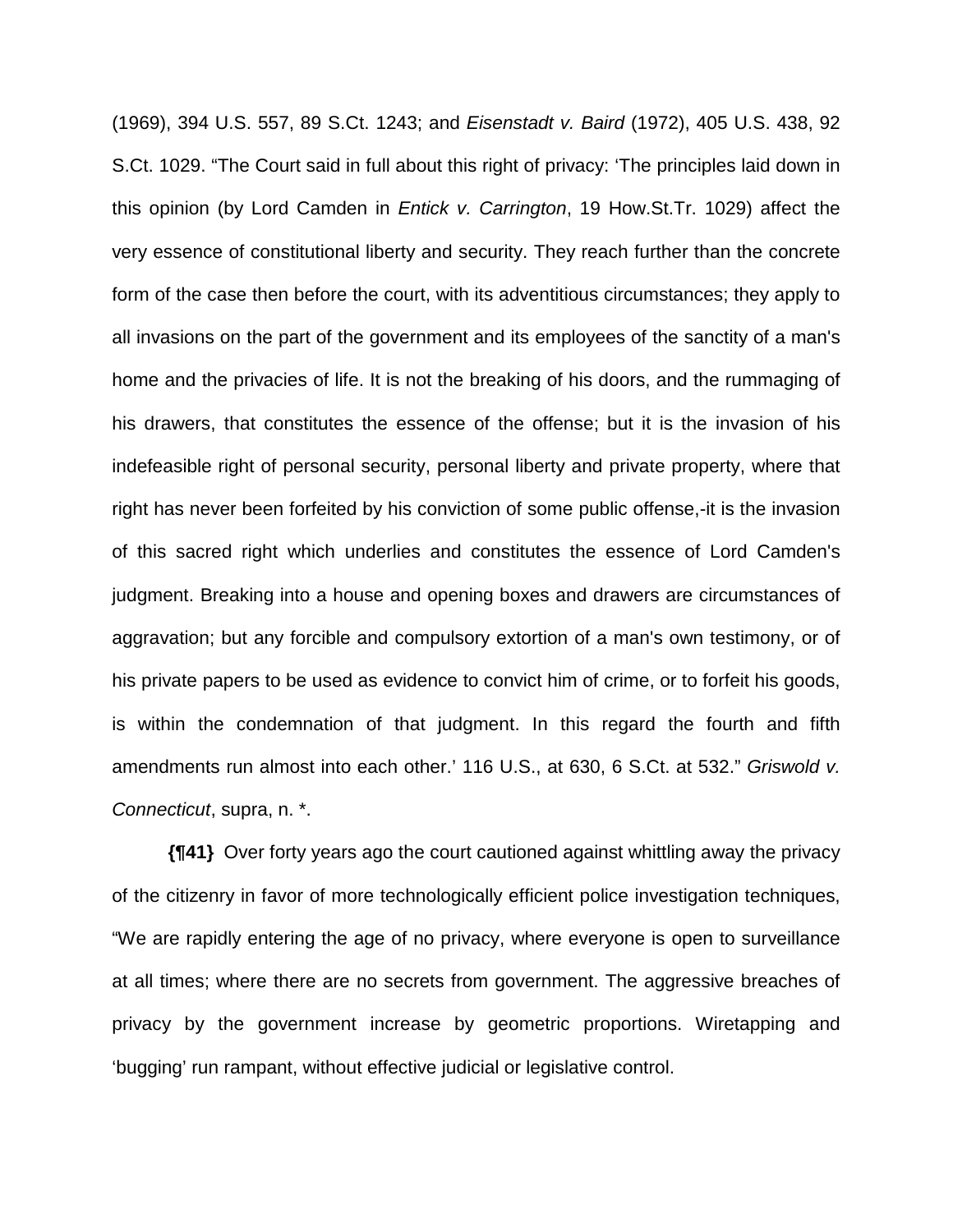**{¶42}** "Secret observation booths in government offices and closed television circuits in industry, extending even to rest rooms, are common. Offices, conference rooms, hotel rooms, and even bedrooms (see *Irvine v. People of State of California*, 347 U.S. 128, 74 S.Ct. 381, 98 L.Ed. 561) are 'bugged' for the convenience of government. Peepholes in men's rooms are there to catch homosexuals. See *Smayda v. United States*, 9 Cir. 352 F.2d 251. Personality tests seek to ferret out a man's innermost thoughts on family life, religion, racial attitudes, national origin, politics, atheism, ideology, sex, and the like. Federal agents are often 'wired' so that their conversations are either recorded on their persons (*Lopez v. United States*, 373 U.S. 427, 83 S.Ct. 1381, 10 L.Ed.2d 462) or transmitted to tape recorders some blocks away. The Food and Drug Administration recently put a spy in a church organization. Revenue agents have gone in the disguise of Coast Guard officers. They have broken and entered homes to obtain evidence.

**{¶43}** "Polygraph tests of government employees and of employees in industry are rampant. The dossiers on all citizens mount in number and increase in size. Now they are being put on computers so that by pressing one button all the miserable, the sick, the suspect, the unpopular, the offbeat people of the Nation can be instantly identified.

**{¶44}** "These examples and many others demonstrate an alarming trend whereby the privacy and dignity of our citizens is being whittled away by sometimes imperceptible steps. Taken individually, each step may be of little consequence. But when viewed as a whole, there begins to emerge a society quite unlike any we have seen in society in which government may intrude into the secret regions of man's life at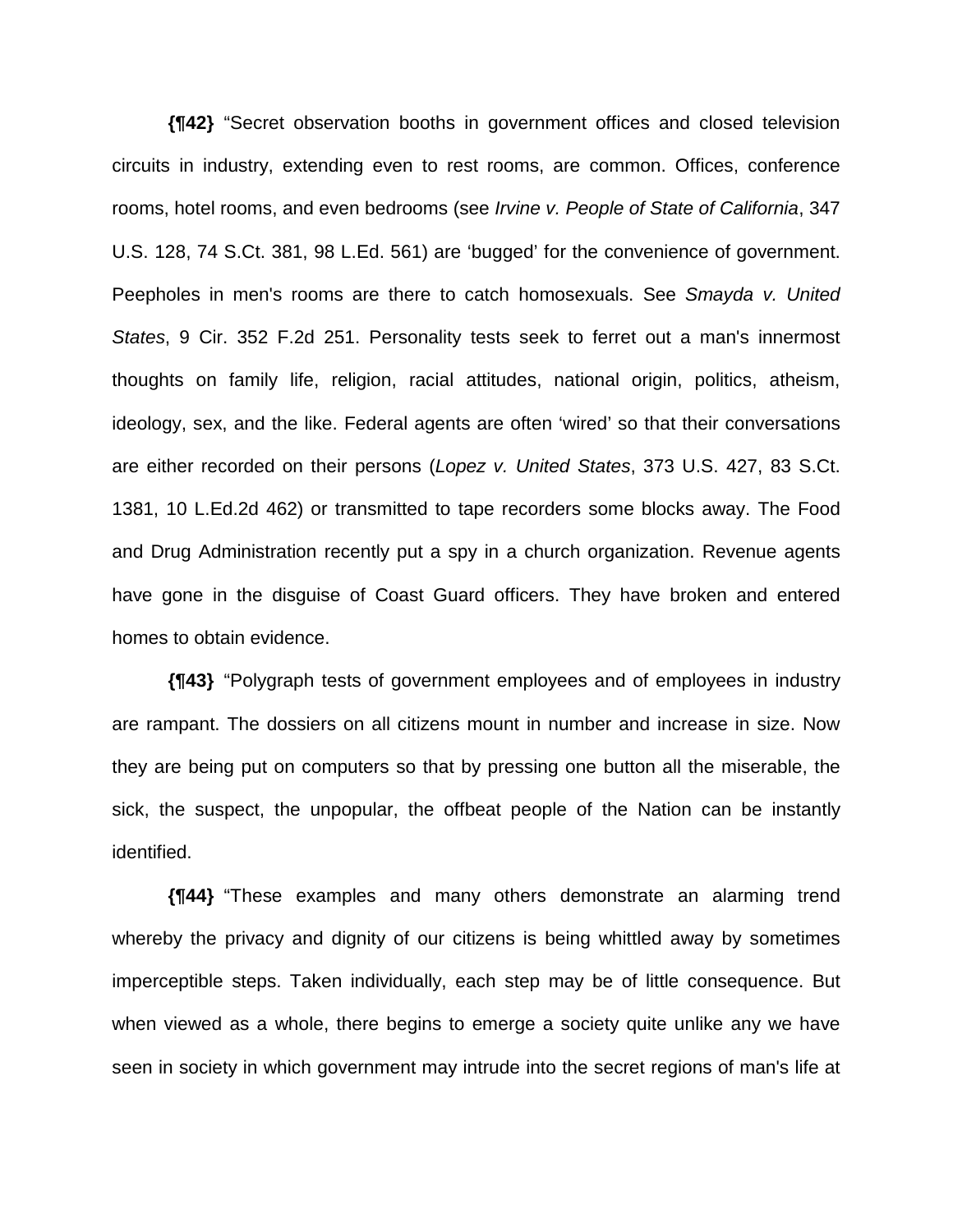will." *Osborn v. United States* (1966), 385 U.S. 323, 341-343, 87 S.Ct. 439-440. [Footnotes Omitted].

**{¶45}** The initial placement of the GPS tracking device but also its attachment during the entire period of its use implicates Fourth Amendment interests of the privacy rights of persons.

**{¶46}** When a person parks his car on a public way, he does not thereby give up all expectations of privacy in his vehicle. There is no way to lock a door or place the car under a protective cloak as a signal to the police that one considers the car private. *United States v. Holmes* (5<sup>th</sup> Cir. 1975), 521 F.2d 859, 865. Checking vehicle identification numbers, taking paint scrapings or observing objects in plain view of the car are minimal and momentary intrusions which can be distinguished from the installation of the GPS tracking device in the case at bar. In addition, the attachment of the GPS tracking device in the case at bar was accomplished by an actual trespass.

**{¶47}** Upon observing a stranger underneath one's automobile, it is reasonable to believe that most citizens would sound an alarm. A response to the effect of, "Well, you have no reasonable expectation of privacy in the undercarriage of your car so any stranger can crawl under there and attach a GPS tracking device" would be met with righteous anger and disbelief. A citizen would justifiably feel that his or her property has been defiled; her privacy breached and his personal security compromised.

**{¶48}** We are unwilling to hold that every citizen runs the risk that the government will plant a GPS tracking device in his car in order to track his movements, merely because he drives his car in areas accessible to the public. A person has a right to expect that when he drives his car into the street, the police will not attach a GPS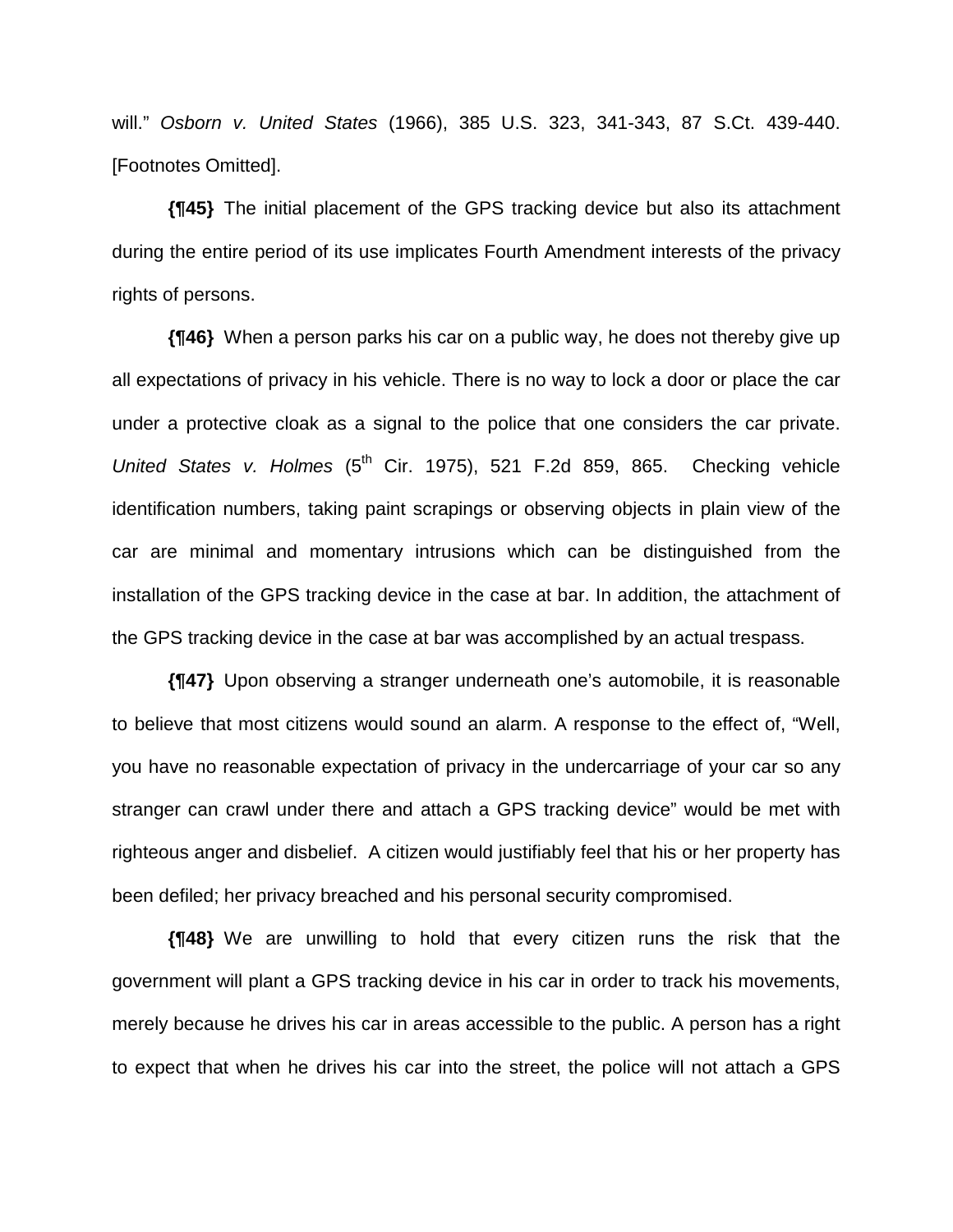tracking device to his car in order to track him without first obtaining a warrant authorizing the placement of the tracking device.

**{¶49}** The placement of the GPS tracking device makes possible the continuous and indefinite tracing of the individual's movements, wherever he goes. It permits surveillance far beyond any ordinary powers of observation about which citizens may reasonably know, as the government inferentially admits when it contends that placement of the device was necessary in order to effectuate continuous surveillance. United States v. Michael (5th Cir 1980), 622 F.2d 744, 752,<sup>7</sup> rehearing United States v. *Michael* (1981)*,* 645 F.2d 252, 257 (5th Cir.)(En banc), *cert. denied,* 454 U.S. 950, 102 S.Ct. 489, 70 L.Ed.2d 257. The argument that the device only augments that which can admittedly be done by visual surveillance is feckless. "If this be true, and the facts contradict the position, then there is no need for the device in the first place. Its value lies in its ability to convey information not otherwise available to the government." *United States v. Holmes*, supra at n. 13. The warrantless and unauthorized installation of GPS tracking device intensifies the degree of surveillance following the vehicle indefinitely and even indiscriminately into closed precincts (e. g., a garage, a fenced estate) not visually observable which may have Fourth Amendment protection against governmental intrusion to such an extent that it constitutes a violation of Fourth Amendment rights of privacy. *United States v. Michael* supra 622 F.2d 744, 752.

 $\frac{1}{7}$  $\frac{7}{1}$  Without reaching the issue of whether the installation of the device was a search or seizure under the Fourth Amendment, the Court of Appeals, en banc, in a 16-to-8 decision, concluded that the installation was permissible even if it were assumed to constitute a search. 645 F.2d 252 (1981). It held that reasonable suspicion is adequate to support warrantless installation of a beeper because of the limited expectation of privacy in an automobile, because the intrusion occasioned by the placement of the beeper is minimal, and because the important Government interest in eliminating illegal drug manufacture outweighs the slight infringement of any expectation of privacy. See, *cert. denied United States v. Michael*  454 U.S. 950, 102 S.Ct. 489 (White, J. dissenting).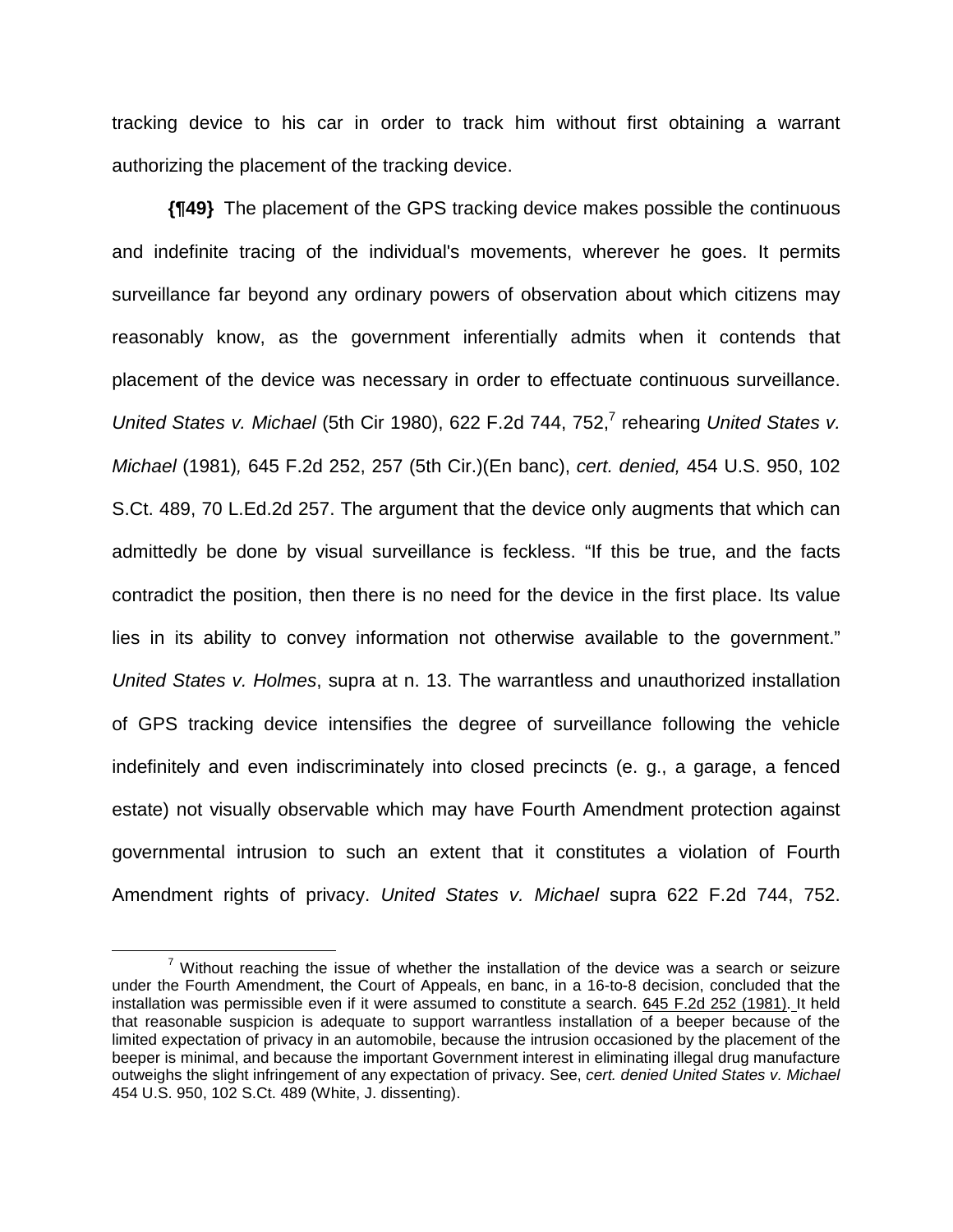Further, without judicial oversight by means of a warrant the GPS tracking device could remain in place indefinitely. We note there is no evidence in the record of this case as to the battery life of the particular GPS unit attached to the vehicle. However, if a warrant is not required to attach the device in the first instance, nothing prevents law enforcement agents from approaching the vehicle numerous times to install fresh battery packs. Further, if police are not required to obtain a warrant before attaching a GPS device to a citizen's vehicle, then there is no limitation on the State's use of these devices on any person's vehicle, whether criminal activity is expected or not. Nor is there any restraint upon the length of time that the police may target a citizen's vehicle.

**{¶50}** We find that the GPS tracking device, remaining constantly in place, performs a search of much more substantial and therefore unreasonable duration and scope. The installation of the device without consent upon private property is a "search" subject to Fourth Amendment warrant requirements, in the sense that it is an unreasonable governmental intrusion upon the individual's constitutionally guaranteed right of personal security, personal liberty, and private property. *Katz v. United States*, 389 U.S. 347, 88 S.Ct. 507, 19 L.Ed.2d 576 (1967); *Boyd v. United States*, 116 U.S. 616, 6 S.Ct. 524, 29 L.Ed. 746 (1886).

**{¶51}** C. WHETHER THE GOVERNMENT VIOLATED THE APPELLANT'S LEGITIMATE PRIVACY EXPECTATIONS BY MONITORING THE GPS TRACKING DEVICE'S SIGNAL AFTER THE DEVICE WAS ATTACHED TO THE SUSPECT VEHICLE.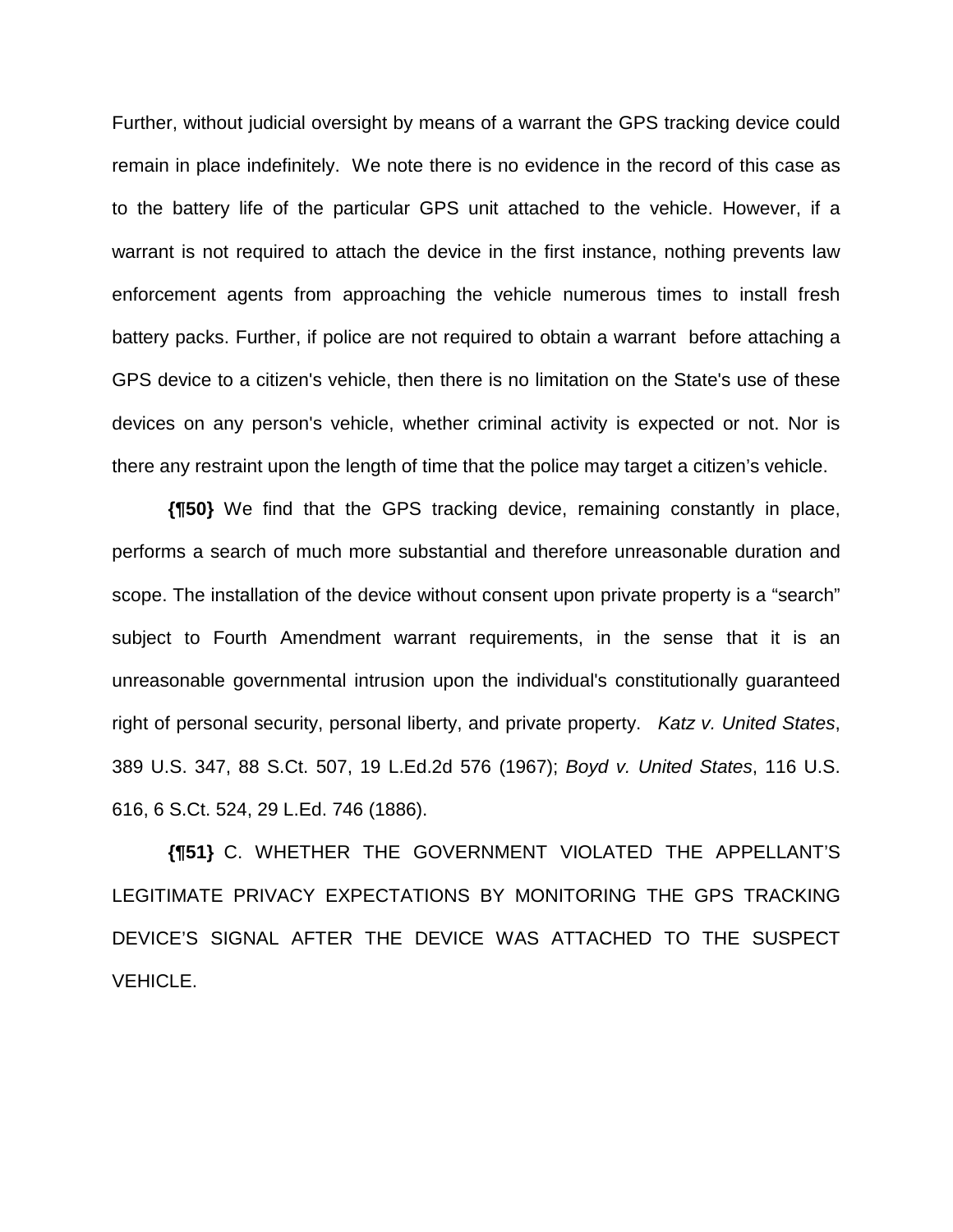**{¶52}** The United State Supreme Court held in *United States v. Knotts* (1983)*,* 460 U.S. 276, 281, 103 S.Ct. 1081 that "[a] person traveling in an automobile on public thoroughfares has no reasonable expectation of privacy in his movements from one place to another." However, the *Knotts* court specifically limited its holding to the facts at issue, which involved the placement of a transmitter on a container which was thereafter taken into a vehicle driven to a cabin. The authorities tracked the container as it moved from one place to another. The police followed the vehicle to the cabin and used the transmitter to maintain and regain visual surveillance. The court reserved the question of whether "twenty-four hour surveillance of any citizen of this country ... without judicial knowledge or supervision" would require a different result. The court further noted that the defendant in *Knotts* did not challenge the warrantless installation of the beeper. Id. at n. \*\*. As Justice Brenan observed "I think this would have been a much more difficult case if respondent had challenged, not merely certain aspects of the monitoring of the beeper installed in the chloroform container purchased by respondent's compatriot, but also its original installation." Id. at 286-287, 103S.Ct. at 1087.

**{¶53}** In *U.S. v. Maynard,* the D.C. Circuit Court of Appeals addressed the issue reserved by *Knotts* and considered whether 24 hour a day tracking of the whole movements of a person who is suspected of being part of a drug distribution ring over 28 days was constitutional. The *Maynard* court found that the likelihood that someone would observe "the whole" of another person's movements over a month is "not just remote, it is essentially nil"; that there is a reasonable expectation of privacy in movements over the course of a month; and that the automobile exception to the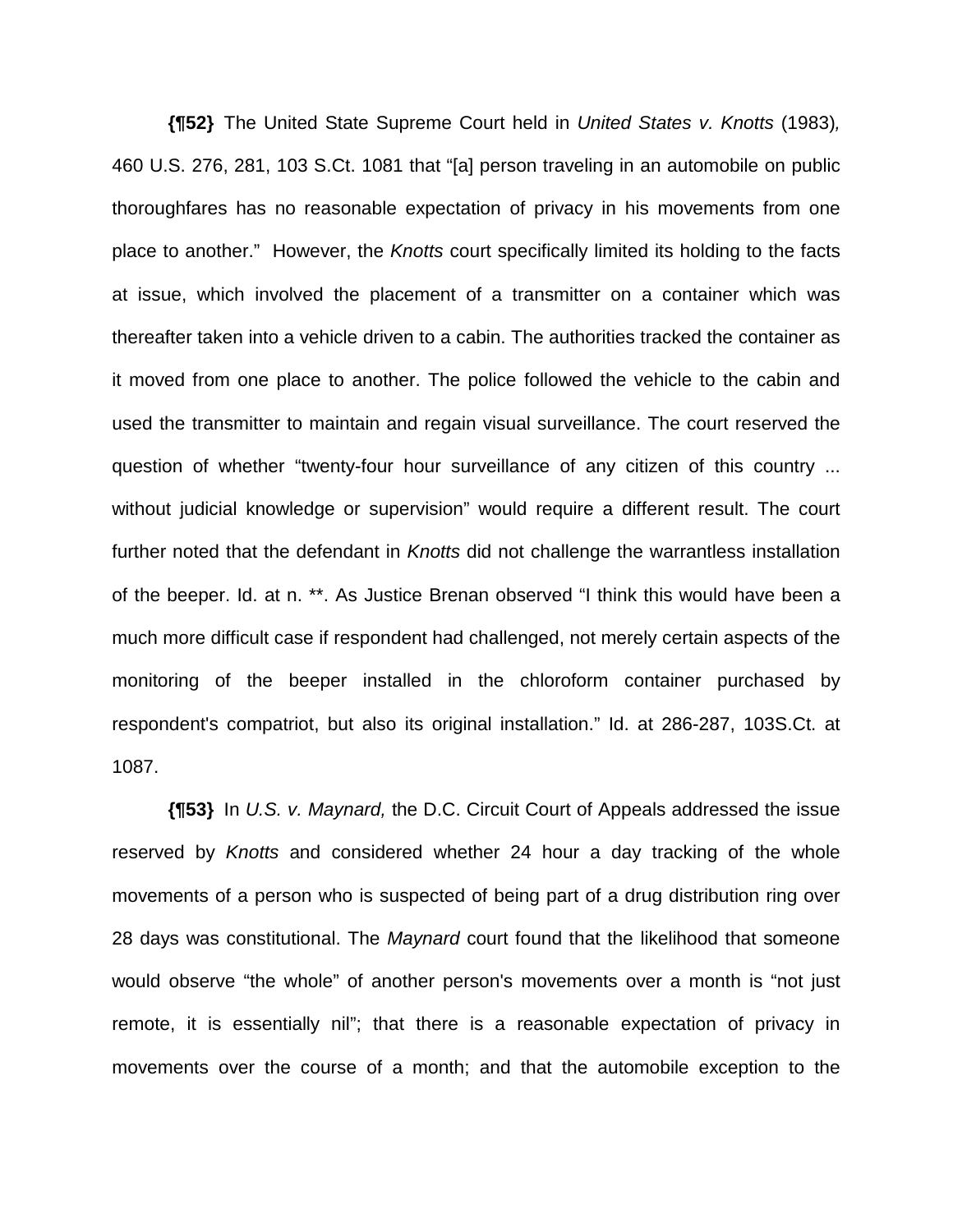warrant requirement was not applicable to prolonged GPS surveillance. In Maynard, the court reversed the conviction of a defendant where the only evidence presented was that obtained from the GPS device-no drugs were found on the defendant whose conviction was reversed. See, *State v. Holden* (Del.Super Dec. 14, 2010), 2010 WL 5140744. (Unpublished).

**{¶54}** In *United States v. Bailey*, supra the court found that the cases concerning the monitoring of a GPS-like device's signal fall into two broad categories. 628 F.2d at 942. With respect to the question whether monitoring the beeper constitutes a search, courts have held that defendants exhibited no subjective expectation of privacy in information, such as a vehicle's course through public air space or over public roads, which is inherently public<sup>8</sup>. The court in *Bailey* pointed out that several other courts have recognized a defendant has a reduced expectation of privacy in the location of a vehicle he is operating, but have found it unnecessary to decide whether the tracking device surveillance in those cases constituted a search because probable cause and exigent circumstances justified the warrantless monitoring. Id. (Citations omitted).

**{¶55}** A second group consists of cases in which the defendants exhibited subjective privacy expectations that the government violated by monitoring the beepers, but in which the courts found no fourth amendment violations because those subjective privacy expectations were not legally justified. The contraband cases fall into this category. 628 F.2d at 942-43. (Footnotes and citations omitted).

**{¶56}** "GPS technology is growing increasingly more sophisticated, concealable, inexpensive and pervasive. Law enforcement can use GPS far more widely than they were ever able to use visual surveillance, thereby significantly increasing the number of

 <sup>8</sup> This is essentially the holding relied upon by the court in *State v. Johnson*, supra.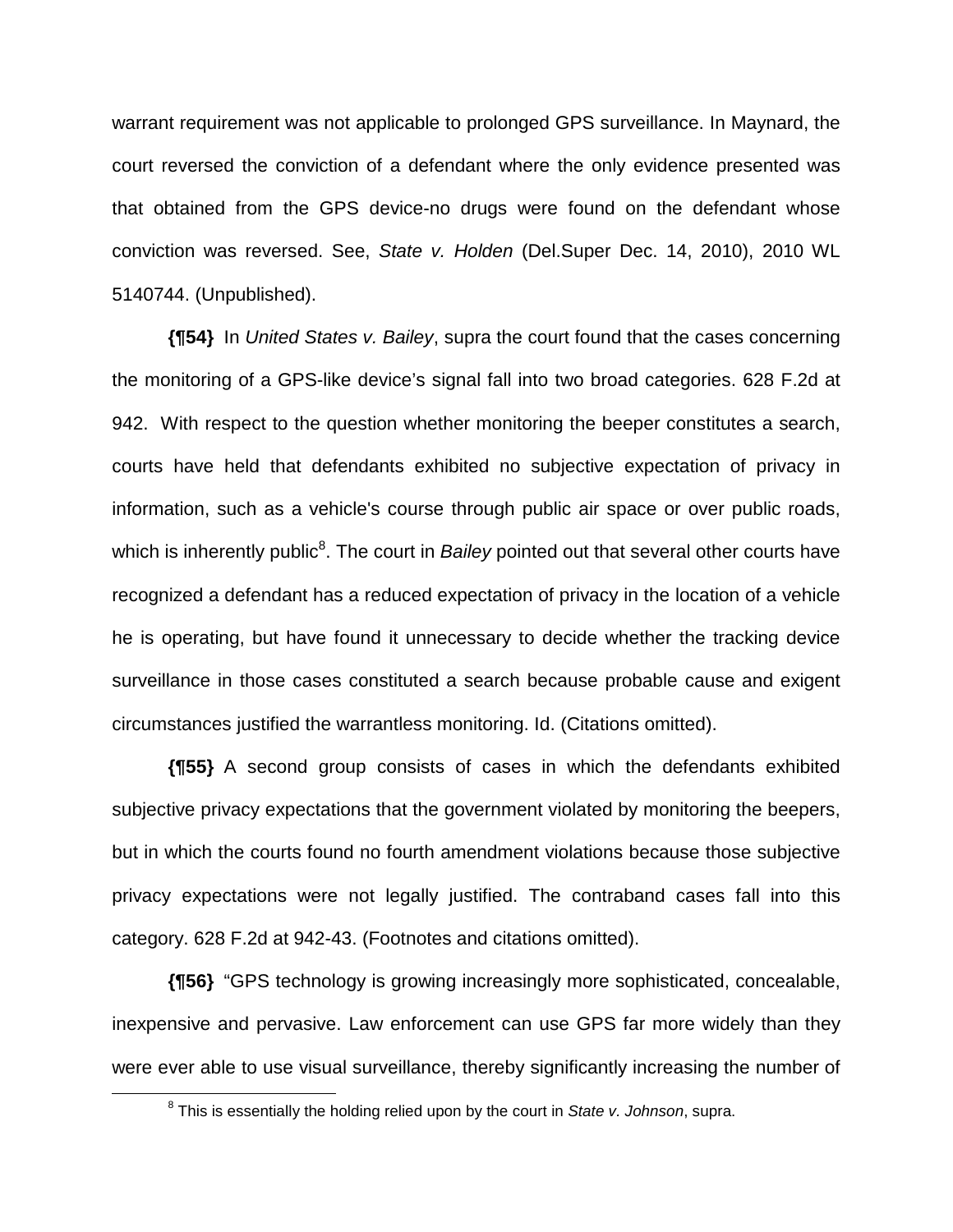vehicles exposed to the 24/7 monitoring facilitated by this technology." *State v. Holden, supra.* (Footnotes omitted).

**{¶57}** Courts have distinguished the monitoring of a single trip as far different from constant prolonged surveillance. "GPS and wireless telephone tracking systems allow authorities to surreptitiously monitor and record people's movements in a systematic and detailed manner over an indefinite period of time." *State v. Holden, supra*. (Quoting Blitz, *Video Surveillance and the Constitution of Public Space: Fitting the Fourth Amendment to a World that Tracks Image and Identity,* at 1377 (2004)). See also, *People v. Weaver* (2004)*,* 12 N.Y. 3d 433, 882 N.Y.S. 2d 357, 909 N.E. 2d 1195, 1201. (Construing right to privacy under the New York State Constitution); *State v. Jackson* (2003)*,* 150 Wash.2d 251, 76 P.3d 217, 224. (Construing right to privacy under Washington State Constitution). States have also enacted legislation prohibiting the private use of GPS tracking devices and requiring exclusion of evidence obtained as a result of GPS tracking without a warrant. See *Holden*, supra at 10. (Citing Legislation in California, Pennsylvania, Oklahoma, Hawaii, Minnesota and Utah).

**{¶58}** The tremendous scientific and technological developments that have taken place in the last century have made possible today the widespread use and abuse of electronic surveillance techniques. GPS provides law enforcement with access to areas it could not get into otherwise without a warrant.

**{¶59}** "The primary reason for the warrant requirement is to interpose a 'neutral and detached magistrate' between the citizen and `the officer engaged in the often competitive enterprise of ferreting out crime."' United States v. *Karo* (1984)*,* 468 U.S. 705, 717, 104 S.Ct. 3296, 3304-3305 (quoting *Johnson v. United States,* (1948) 333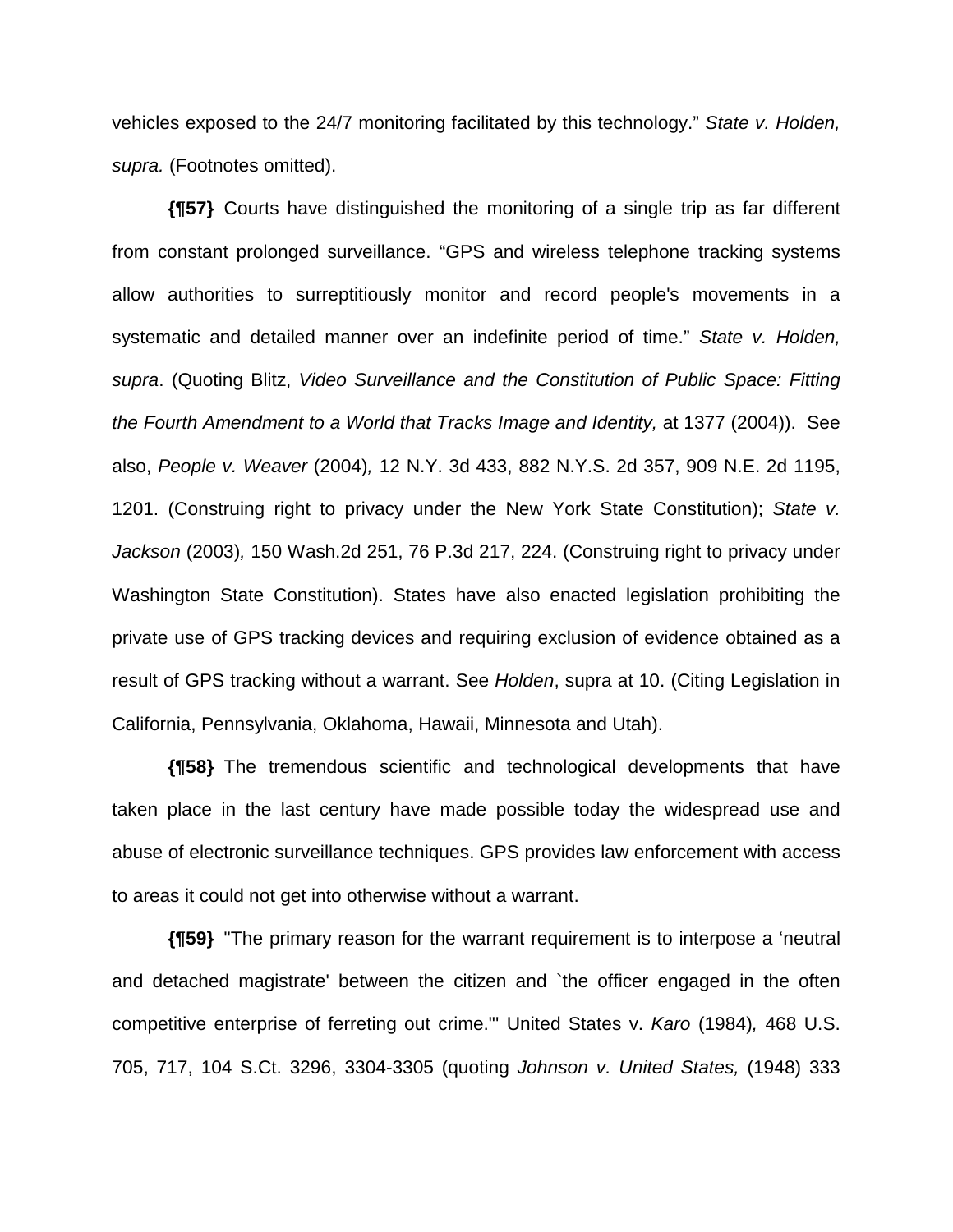U.S. 10, 14 68 S.Ct. 367, 369). However, the procedure employed in the case at bar allows a single government agent without judicial or legislative authorization to decide which citizens will be tracked, for how long the tracking will continue and to whom to divulge the results of the citizen's movements. See, *United States v. Michael* (1981)*,* 645 F.2d 252, 257 (5th Cir. En banc), *cert. denied,* 454 U.S. 950, 102 S.Ct. 489, 70 L.Ed.2d 257. (Tate, J. dissenting).

**{¶60}** The GPS tracking device employed in the case at bar permits the continuous and indefinite tracing of the individual's movements, wherever he goes. It permits surveillance far beyond any ordinary powers of observation about which citizens may reasonably know, as the government inferentially admits when it contends that placement of the device was necessary in order to effectuate continuous surveillance.

**{¶61}** The GPS tracking device and its associated technology intensifies the degree of surveillance following the vehicle indefinitely and even indiscriminately into closed precincts (e. g., a garage, a fenced estate) not visually observable which may have Fourth Amendment protection against governmental intrusion to such an extent that it constitutes a violation of Fourth Amendment rights of privacy. *United States v. Michael*, supra 622 F.2d at 752.

**{¶62}** In *Berger v. New York*, 388 U.S. 41, 87 S.Ct. 1873, 18 L.Ed.2d 1040 (1967), the Supreme Court invalidated the New York wiretap statute because the statute, among other things, authorized a two-month surveillance period based on a single showing of probable cause; permitted extensions of two months of the initial surveillance without requiring a new showing of probable cause; and placed no termination date on the eavesdrop once the conversation sought had been seized. 388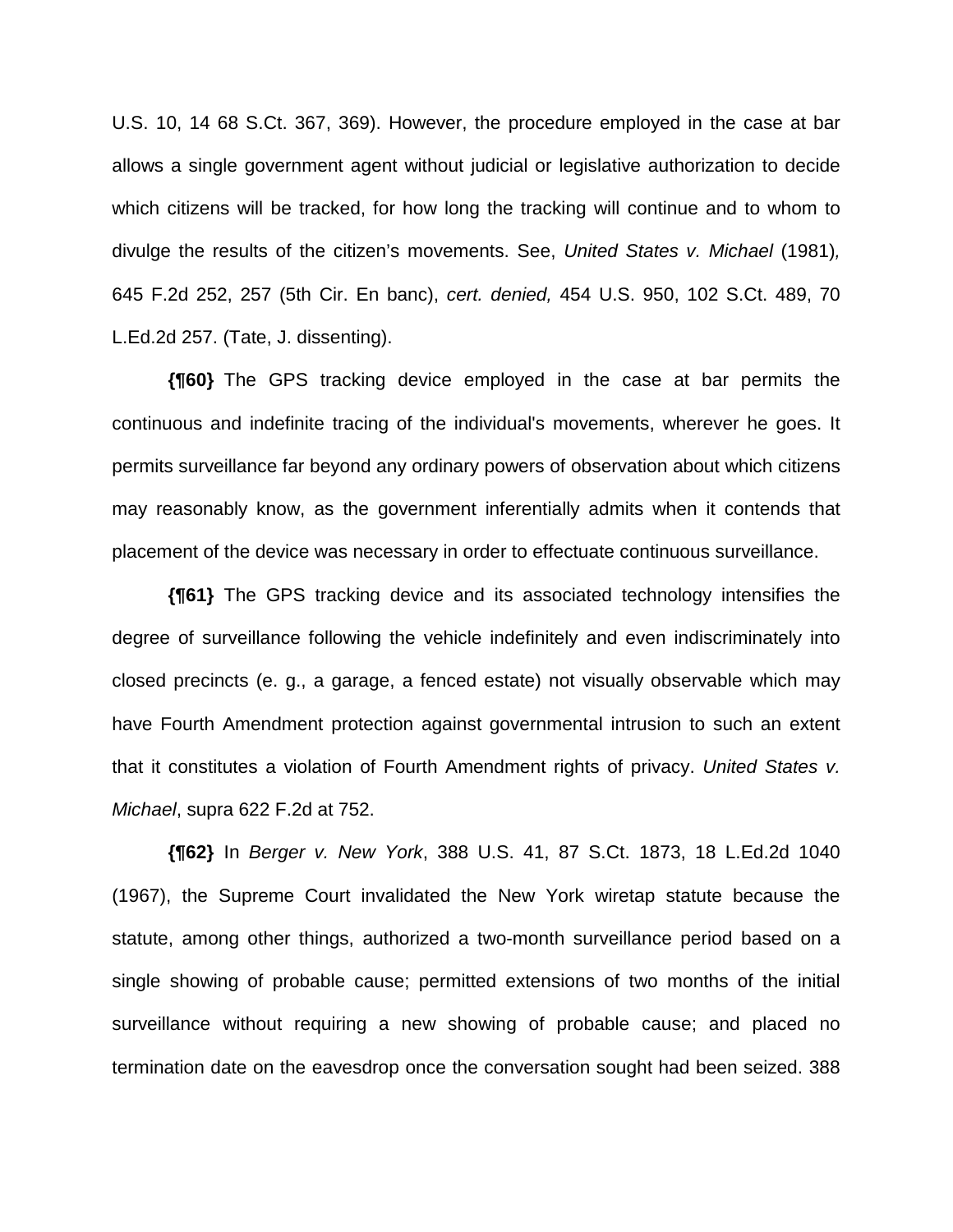U.S. at 59-60, 87 S.Ct. at 1883-1884. These procedures were held to offend the fourth amendment because they authorized "the equivalent of a series of intrusions, searches, and seizures pursuant to a single showing of probable cause." 388 U.S. at 59, 87 S.Ct. at 1883. *Berger* indicates the fourth amendment requires a showing not only of probable cause, but of present probable cause. See 388 U.S. at 59-60, 87 S.Ct. at 1883-1884.

**{¶63}** The indiscriminate use of GPS tracking devices by law enforcement is of great concern,

**{¶64}** "I also share the opinion of Mr. Justice BRENNAN that the fantastic advances in the field of electronic communication constitute a great danger to the privacy of the individual; that indiscriminate use of such devices in law enforcement raises grave constitutional questions under the Fourth and Fifth Amendments; and that these considerations impose a heavier responsibility on this Court in its supervision of the fairness of procedures in the federal court system..." *Lopez v. United States* (1963) 373 U.S. 427, 441, 83 S.Ct. 1381, 1389. (Concurring opinion of The Chief Justice). See also, *Osborn v. United States* (1966), 385 U.S. 323, 329, 87 S.Ct. 429, 432-433.

**{¶65}** In the present case there was never any showing of probable cause required. Accordingly in the case at bar there is no time limitation upon the ability of law enforcement to track the suspect vehicle. There is no assurance that the Government will not continue to monitor the device's signals long after its justification for initially placing the device upon the vehicle has ceased to exist. Indeed, nothing other than technological problems would prevent the GPS tracking device from revealing its location forever.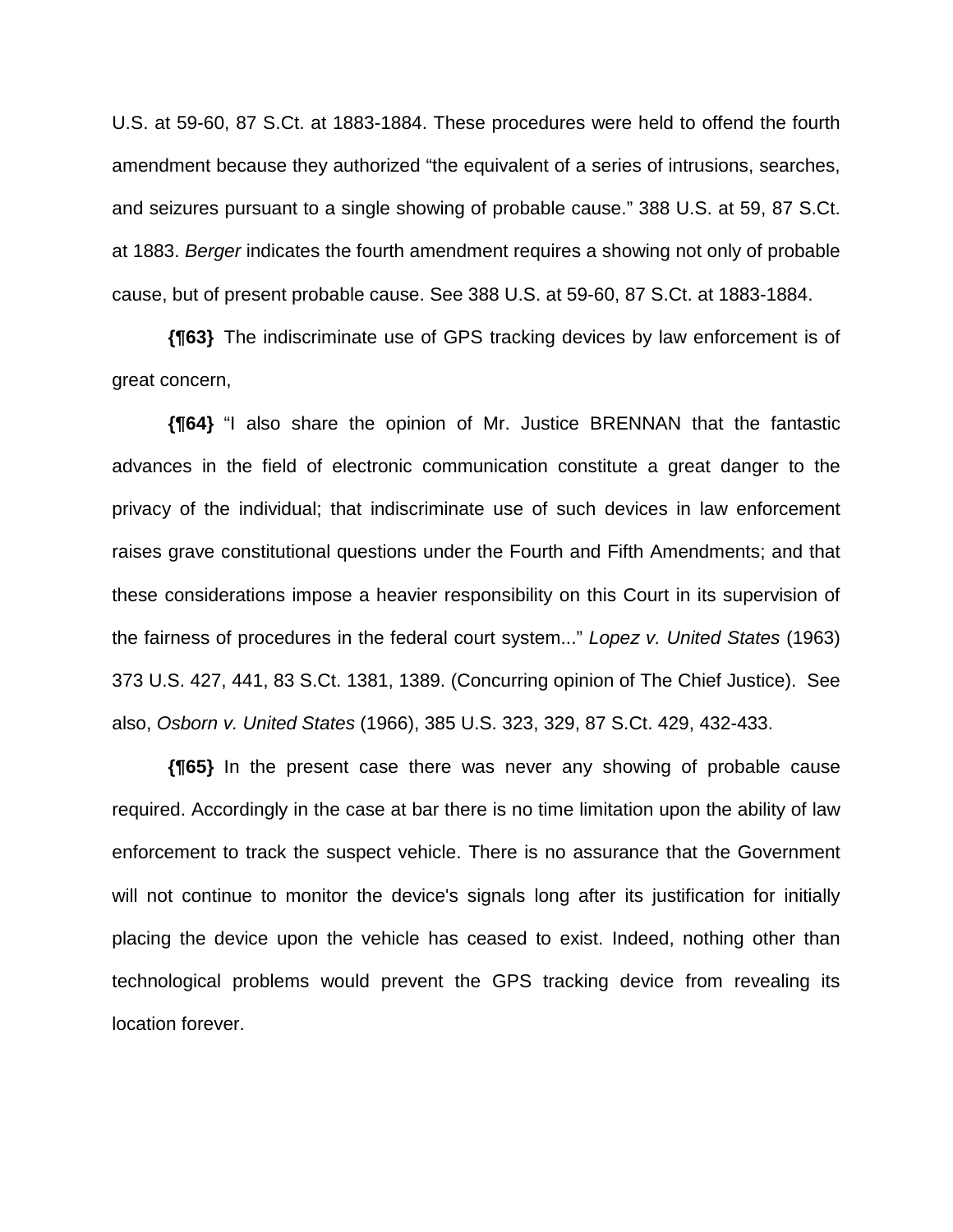**{¶66}** The permissibility of using such a device should be allowed under the most precise and discriminate circumstances, circumstances which fully met the "requirement of particularity" as mandated by the Fourth Amendment. We believe that the citizens of this and every other state reasonably expect to be free from prolonged 24-hour a day surveillance. Use of GPS technology without adequate judicial supervision infringes upon the reasonable expectation of privacy. "We downgrade the Fourth Amendment when we forgive noncompliance with its mandate and allow these easier methods of the police to thrive." *Osborn*, 385 U.S. at 364, 87 S.Ct. at 442.

**{¶67}** Because the procedure employed permitted surveillance of the movements of the appellant constantly for an indefinite period of time without any exigent circumstances or showing of probable cause, it authorized an unreasonable search, and, therefore, was invalid.<sup>9</sup>

**{¶68}** Accordingly, for all the foregoing reasons appellant's First Assignment of Error is sustained.

 <sup>9</sup>  $9$  Nor does the fact that the surveillance lasted nine days rather than many months render tracking permissible. The statute and warrant in *Berge*r authorizing unrestricted interception up to sixty days were invalid even though the wiretap was terminated after thirteen days. 388 U.S. at 100, 87 S.Ct. at 1904 (Harlan, J., dissenting).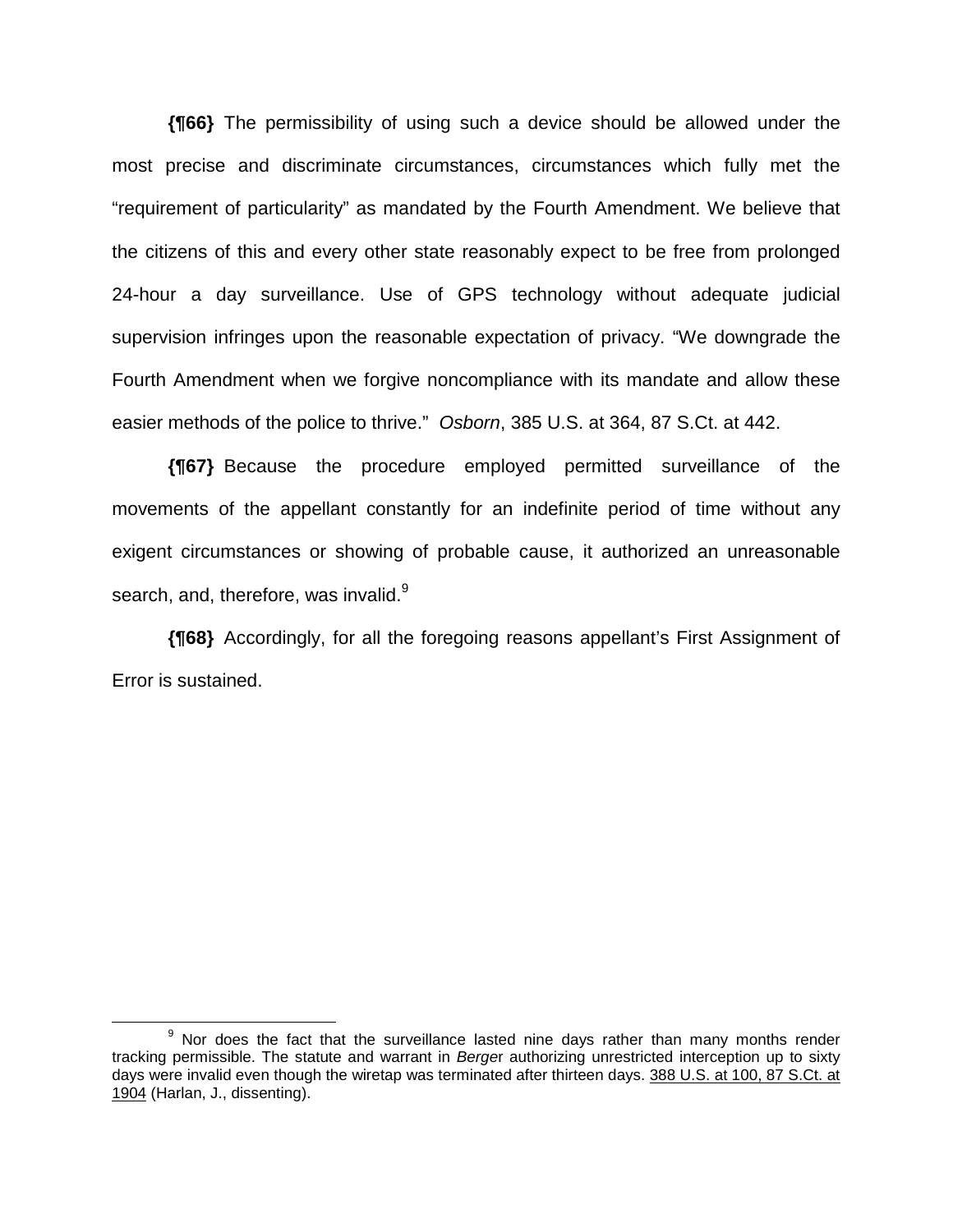**{¶69}** For the forgoing reasons the judgment of the Fairfield County Court of Common Pleas, Fairfield County, Ohio is reversed and this matter is remanded for proceedings in accordance with our opinion and the law.

 $\overline{\phantom{a}}$  ,  $\overline{\phantom{a}}$  ,  $\overline{\phantom{a}}$  ,  $\overline{\phantom{a}}$  ,  $\overline{\phantom{a}}$  ,  $\overline{\phantom{a}}$  ,  $\overline{\phantom{a}}$  ,  $\overline{\phantom{a}}$  ,  $\overline{\phantom{a}}$  ,  $\overline{\phantom{a}}$  ,  $\overline{\phantom{a}}$  ,  $\overline{\phantom{a}}$  ,  $\overline{\phantom{a}}$  ,  $\overline{\phantom{a}}$  ,  $\overline{\phantom{a}}$  ,  $\overline{\phantom{a}}$ 

 $\overline{\phantom{a}}$  ,  $\overline{\phantom{a}}$  ,  $\overline{\phantom{a}}$  ,  $\overline{\phantom{a}}$  ,  $\overline{\phantom{a}}$  ,  $\overline{\phantom{a}}$  ,  $\overline{\phantom{a}}$  ,  $\overline{\phantom{a}}$  ,  $\overline{\phantom{a}}$  ,  $\overline{\phantom{a}}$  ,  $\overline{\phantom{a}}$  ,  $\overline{\phantom{a}}$  ,  $\overline{\phantom{a}}$  ,  $\overline{\phantom{a}}$  ,  $\overline{\phantom{a}}$  ,  $\overline{\phantom{a}}$ 

 $\overline{\phantom{a}}$  ,  $\overline{\phantom{a}}$  ,  $\overline{\phantom{a}}$  ,  $\overline{\phantom{a}}$  ,  $\overline{\phantom{a}}$  ,  $\overline{\phantom{a}}$  ,  $\overline{\phantom{a}}$  ,  $\overline{\phantom{a}}$  ,  $\overline{\phantom{a}}$  ,  $\overline{\phantom{a}}$  ,  $\overline{\phantom{a}}$  ,  $\overline{\phantom{a}}$  ,  $\overline{\phantom{a}}$  ,  $\overline{\phantom{a}}$  ,  $\overline{\phantom{a}}$  ,  $\overline{\phantom{a}}$ 

By Gwin, P.J., and

Wise, J., concur;

Hoffman, J., dissents

HON. W. SCOTT GWIN

HON. WILLIAM B. HOFFMAN

HON. JOHN W. WISE

WSG:clw 0812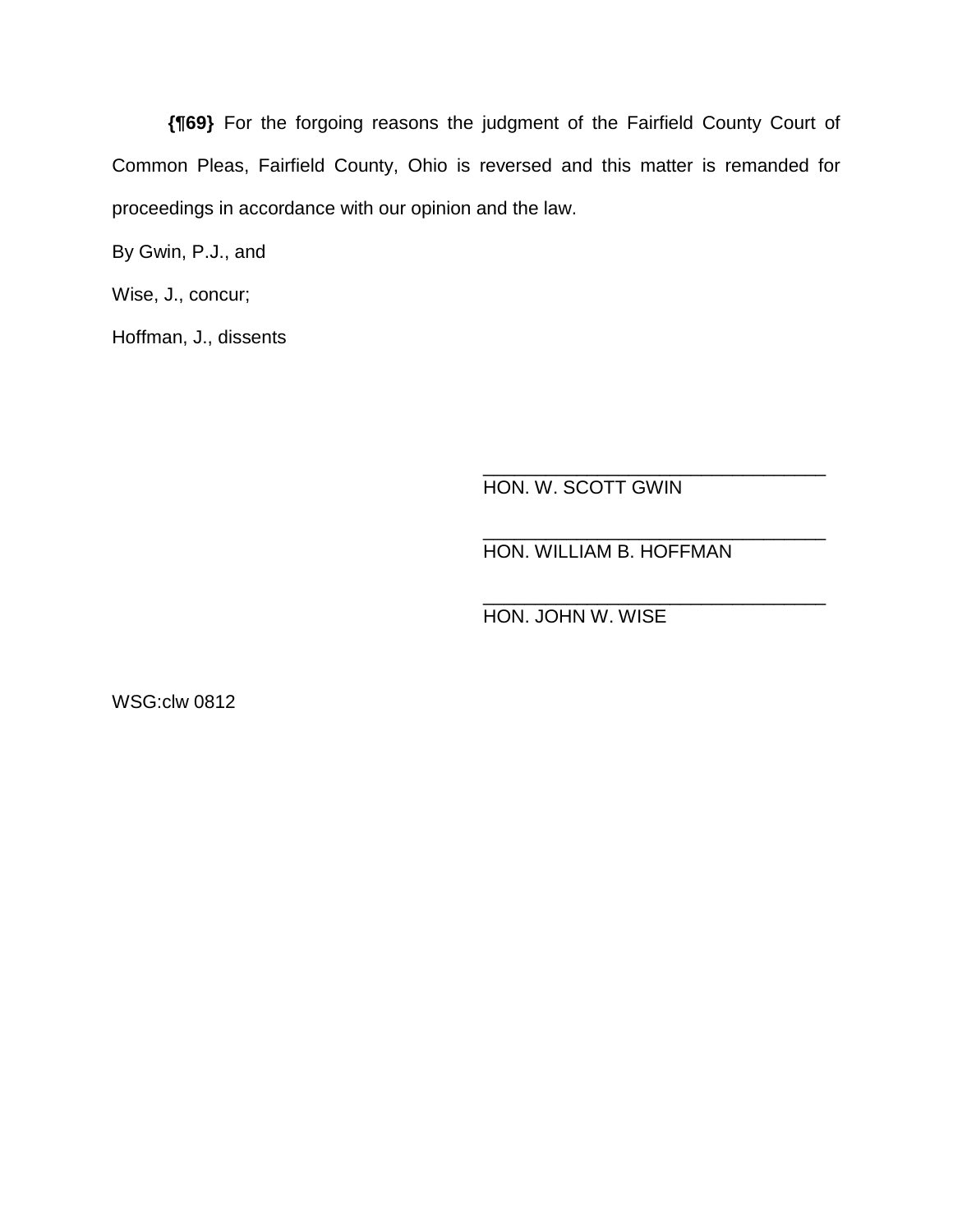# *Hoffman, J., dissenting*

**{¶70}** I respectfully dissent for the reasons set forth in my dissent in *State v. Sullivan*, Fairfield App. No. 10-52, 2011-Ohio-\_\_\_\_\_.

# HON. WILLIAM B. HOFFMAN IN THE COURT OF APPEALS FOR FAIRFIELD COUNTY, OHIO FIFTH APPELLATE DISTRICT

 $\overline{\phantom{a}}$  , and the contract of the contract of the contract of the contract of the contract of the contract of the contract of the contract of the contract of the contract of the contract of the contract of the contrac

| <b>STATE OF OHIO</b> |                     | ٠      |                       |
|----------------------|---------------------|--------|-----------------------|
|                      | Plaintiff-Appellee  | ٠<br>٠ |                       |
|                      |                     |        |                       |
| $-VS-$               |                     |        | <b>JUDGMENT ENTRY</b> |
| <b>DAVID WHITE</b>   |                     | ٠<br>٠ |                       |
|                      |                     |        |                       |
|                      | Defendant-Appellant | ٠      | CASE NO. 2010-CA-60   |

 For the reasons stated in our accompanying Memorandum-Opinion, For the forgoing reasons the judgment of the Fairfield County Court of Common Pleas, Fairfield County, Ohio is reversed and this matter is remanded for proceedings in accordance with our opinion and the law. Costs to appellee.